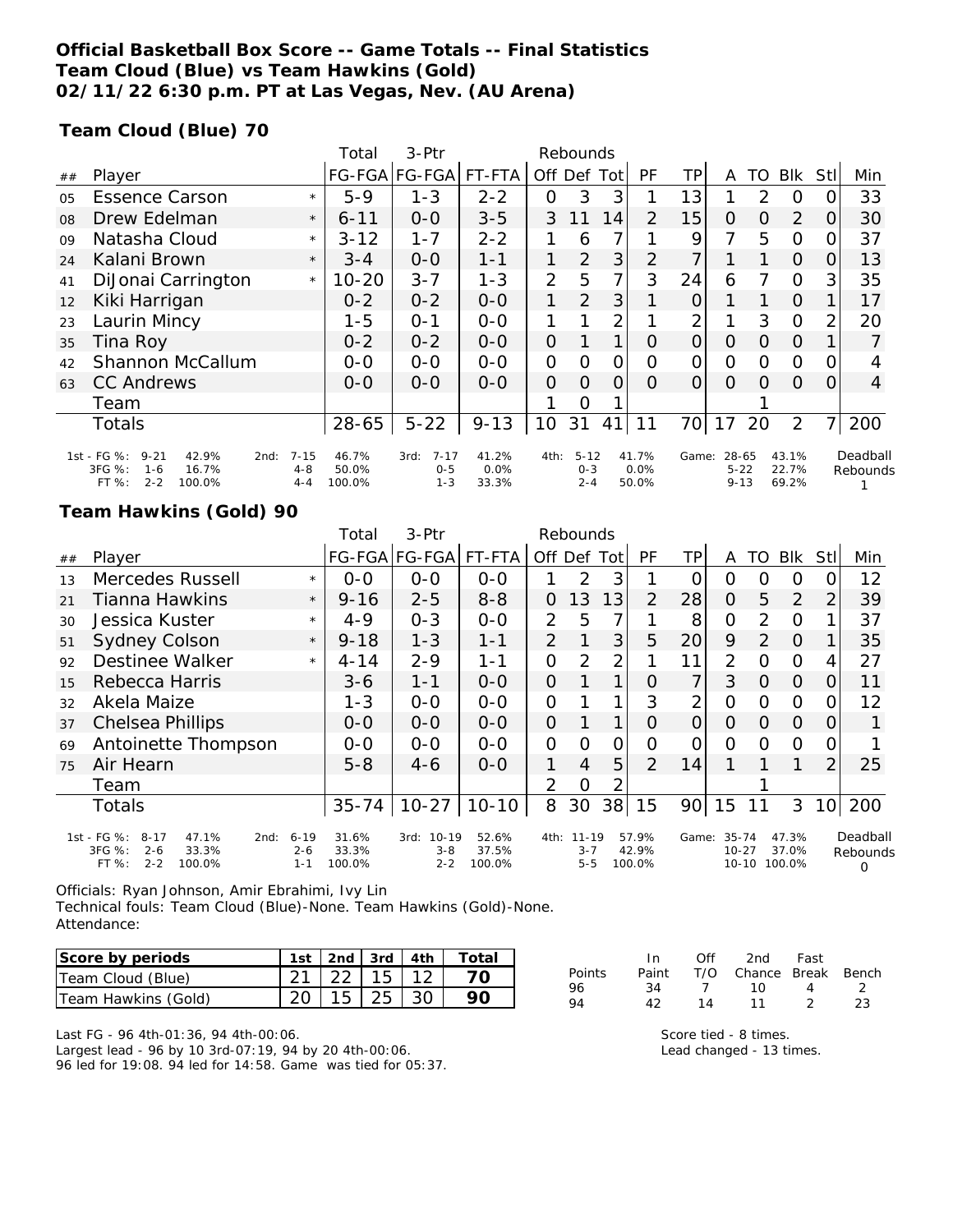## **Team Cloud (Blue) vs Team Hawkins (Gold) 02/11/22 6:30 p.m. PT at Las Vegas, Nev. (AU Arena) 1st PERIOD Play-by-Play (Page 1)**

| HOME TEAM: Team Hawkins (Gold)        | Time  | Score             |                | Margin VISITORS: Team Cloud (Blue)      |
|---------------------------------------|-------|-------------------|----------------|-----------------------------------------|
|                                       | 09:47 |                   |                | MISSED JUMPER by Essence Carson         |
|                                       | 09:47 |                   |                | REBOUND (OFF) by DiJonai Carrington     |
|                                       | 09:34 | $0 - 2$           | V <sub>2</sub> | GOOD! LAYUP by Kalani Brown [PNT]       |
|                                       | 09:34 |                   |                | ASSIST by Essence Carson                |
| MISSED LAYUP by Sydney Colson         | 09:20 |                   |                | REBOUND (DEF) by Drew Edelman           |
| FOUL by Sydney Colson (P1T1)          | 09:04 |                   |                |                                         |
|                                       |       | 09:04 P 08        |                |                                         |
| REBOUND (DEF) by Mercedes Russell     | 08:59 |                   |                | MISSED JUMPER by Essence Carson         |
| MISSED 3 PTR by Destinee Walker       | 08:47 |                   |                | REBOUND (DEF) by Essence Carson         |
|                                       | 08:39 |                   |                | MISSED 3 PTR by DiJonai Carrington      |
|                                       | 08:39 |                   |                | REBOUND (OFF) by Drew Edelman           |
| REBOUND (DEF) by Tianna Hawkins       | 08:25 |                   |                | MISSED JUMPER by Drew Edelman           |
| GOOD! LAYUP by Tianna Hawkins [PNT]   | 08:14 | $2 - 2$           | T <sub>1</sub> |                                         |
| ASSIST by Sydney Colson               | 08:14 |                   |                |                                         |
| REBOUND (DEF) by Jessica Kuster       | 07:56 |                   |                | MISSED 3 PTR by Natasha Cloud           |
| GOOD! 3 PTR by Tianna Hawkins         | 07:47 | $5 - 2$           | H 3            |                                         |
| ASSIST by Sydney Colson               | 07:47 |                   |                |                                         |
| REBOUND (DEF) by Tianna Hawkins       |       |                   |                |                                         |
|                                       | 07:27 |                   |                | MISSED JUMPER by Natasha Cloud          |
| GOOD! JUMPER by Destinee Walker [PNT] | 07:19 | $7 - 2$           | H 5            |                                         |
| ASSIST by Sydney Colson               | 07:19 |                   |                |                                         |
|                                       | 06:55 | $7 - 4$           | $H_3$          | GOOD! LAYUP by DiJonai Carrington [PNT] |
|                                       | 06:55 |                   |                | ASSIST by Natasha Cloud                 |
| FOUL by Jessica Kuster (P1T2)         | 06:55 | $7 - 5$           | H <sub>2</sub> | GOOD! FT SHOT by DiJonai Carrington     |
|                                       | 06:55 |                   |                | SUB IN: Kiki Harrigan                   |
|                                       | 06:55 |                   |                | SUB OUT: Kalani Brown                   |
|                                       |       | <i>06:55 S 41</i> |                |                                         |
| MISSED 3 PTR by Jessica Kuster        | 06:41 |                   |                | REBOUND (DEF) by Natasha Cloud          |
|                                       | 06:17 | $7 - 7$           | T <sub>2</sub> | GOOD! JUMPER by Essence Carson          |
| GOOD! 3 PTR by Destinee Walker        | 06:02 | $10-7$            | $H_3$          |                                         |
|                                       | 05:45 | $10 - 10$         | T 3            | GOOD! 3 PTR by Natasha Cloud            |
|                                       | 05:45 |                   |                | ASSIST by Kiki Harrigan                 |
| MISSED JUMPER by Sydney Colson        | 05:29 |                   |                | REBOUND (DEF) by Drew Edelman           |
| REBOUND (DEF) by Tianna Hawkins       | 05:20 |                   |                | MISSED LAYUP by DiJonai Carrington      |
| MISSED 3 PTR by Tianna Hawkins        | 05:11 |                   |                | REBOUND (DEF) by Natasha Cloud          |
| REBOUND (DEF) by Tianna Hawkins       | 05:05 |                   |                | MISSED JUMPER by Natasha Cloud          |
| MISSED JUMPER by Destinee Walker      | 04:45 |                   |                | REBOUND (DEF) by Kiki Harrigan          |
|                                       | 04:27 | $10 - 12$         | V <sub>2</sub> | GOOD! LAYUP by Drew Edelman [PNT]       |
|                                       | 04:27 |                   |                | ASSIST by DiJonai Carrington            |
| FOUL by Tianna Hawkins (P1T3)         | 04:27 |                   |                |                                         |
|                                       | 04:27 |                   |                | TIMEOUT MEDIA                           |
|                                       | 04:27 | $10 - 13$         | V <sub>3</sub> | GOOD! FT SHOT by Drew Edelman           |
| SUB IN: Rebecca Harris                | 04:27 |                   |                | SUB IN: Laurin Mincy                    |
| SUB IN: Air Hearn                     | 04:27 |                   |                | SUB IN: Tina Roy                        |
| SUB OUT: Destinee Walker              | 04:27 |                   |                | SUB OUT: DiJonai Carrington             |
| SUB OUT: Mercedes Russell             | 04:27 |                   |                | SUB OUT: Essence Carson                 |
|                                       |       | 04:27 S 08        |                |                                         |
| GOOD! LAYUP by Rebecca Harris [PNT]   | 04:10 | $12 - 13$         | V <sub>1</sub> |                                         |
|                                       | 03:57 |                   |                | TURNOVR by Natasha Cloud                |
| STEAL by Tianna Hawkins               | 03:56 |                   |                |                                         |
| TURNOVR by Sydney Colson              | 03:48 |                   |                |                                         |
|                                       |       |                   |                |                                         |
|                                       | 03:47 |                   |                | STEAL by Kiki Harrigan                  |
|                                       | 03:46 |                   |                | TURNOVR by Laurin Mincy                 |
| SUB IN: Mercedes Russell              | 03:46 |                   |                | SUB IN: Kalani Brown                    |
| SUB OUT: Sydney Colson                | 03:46 |                   |                | SUB IN: DiJonai Carrington              |
|                                       | 03:46 |                   |                | SUB IN: Essence Carson                  |
|                                       | 03:46 |                   |                | SUB OUT: Laurin Mincy                   |
|                                       | 03:46 |                   |                | SUB OUT: Drew Edelman                   |
|                                       | 03:46 |                   |                | SUB OUT: Tina Roy                       |
| TURNOVR by Jessica Kuster             | 03:42 |                   |                |                                         |
|                                       | 03:39 |                   |                | STEAL by DiJonai Carrington             |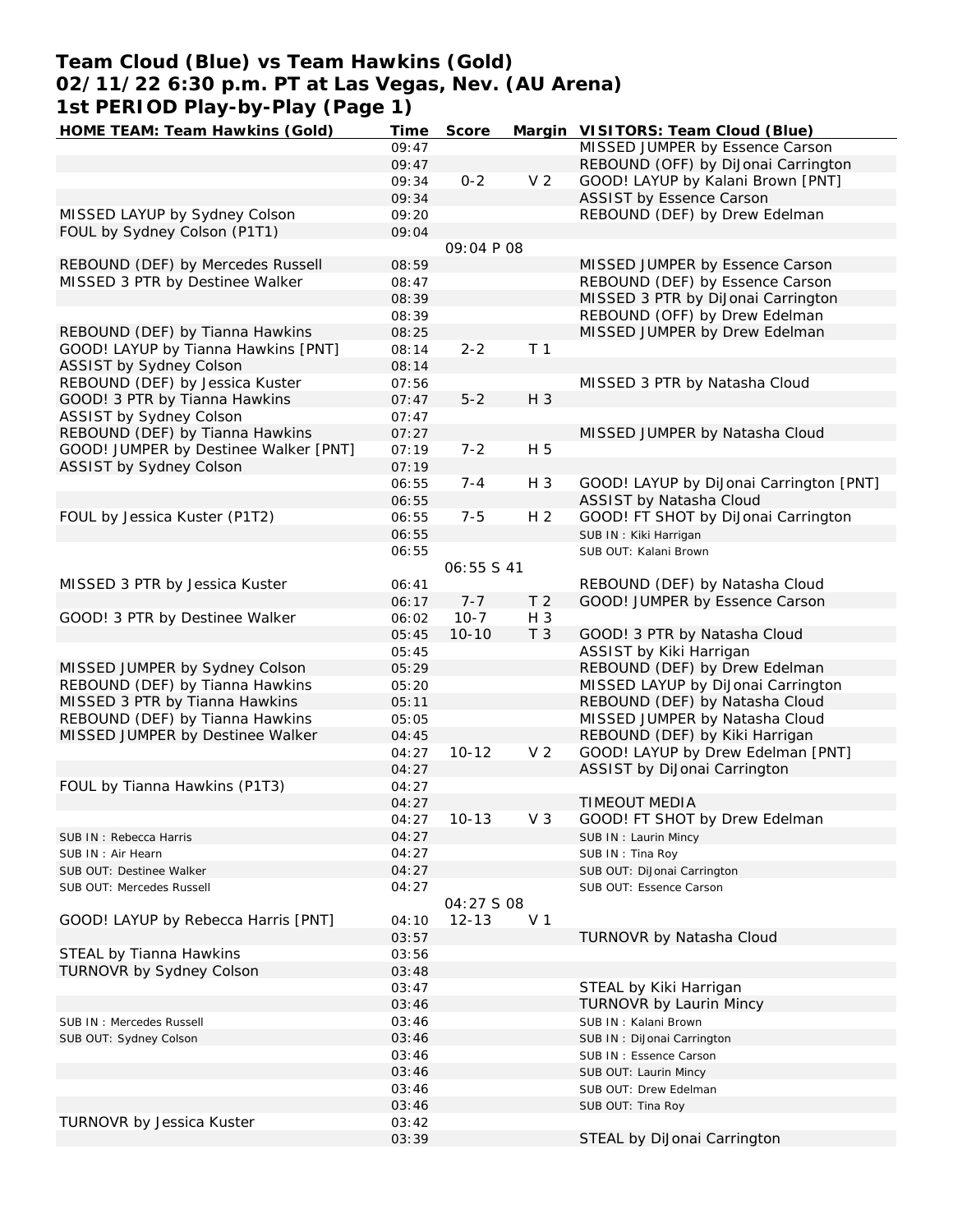# **Team Cloud (Blue) vs Team Hawkins (Gold) 02/11/22 6:30 p.m. PT at Las Vegas, Nev. (AU Arena) 1st PERIOD Play-by-Play (Page 2)**

| HOME TEAM: Team Hawkins (Gold)      | Time  | Score       |                | Margin VISITORS: Team Cloud (Blue)       |
|-------------------------------------|-------|-------------|----------------|------------------------------------------|
|                                     | 03:38 | $12 - 15$   | $V_3$          | GOOD! LAYUP by DiJonai Carrington [FB/PN |
| GOOD! LAYUP by Jessica Kuster [PNT] | 03:23 | $14 - 15$   | V <sub>1</sub> |                                          |
| REBOUND (DEF) by Tianna Hawkins     | 03:02 |             |                | MISSED 3 PTR by Essence Carson           |
| TURNOVR by Tianna Hawkins           | 02:43 |             |                |                                          |
|                                     | 02:41 |             |                | STEAL by DiJonai Carrington              |
| REBOUND (DEF) by Tianna Hawkins     | 02:38 |             |                | MISSED LAYUP by DiJonai Carrington       |
| GOOD! FT SHOT by Tianna Hawkins     | 02:25 | $15 - 15$   | T <sub>4</sub> | FOUL by Kalani Brown (P1T1)              |
| GOOD! FT SHOT by Tianna Hawkins     | 02:25 | $16 - 15$   | H <sub>1</sub> |                                          |
| SUB IN: Sydney Colson               | 02:25 |             |                | SUB IN: Laurin Mincy                     |
| SUB OUT: Air Hearn                  | 02:25 |             |                | SUB OUT: Kiki Harrigan                   |
|                                     |       | 02:25 \$ 21 |                |                                          |
|                                     | 02:16 | $16 - 17$   | V <sub>1</sub> | GOOD! LAYUP by Natasha Cloud [PNT]       |
|                                     | 02:16 |             |                | ASSIST by DiJonai Carrington             |
| MISSED LAYUP by Sydney Colson       | 02:06 |             |                | REBOUND (DEF) by Laurin Mincy            |
| REBOUND (DEF) by Sydney Colson      | 01:55 |             |                | MISSED 3 PTR by Natasha Cloud            |
| GOOD! LAYUP by Tianna Hawkins [PNT] | 01:45 | $18 - 17$   | H <sub>1</sub> |                                          |
| ASSIST by Rebecca Harris            | 01:45 |             |                |                                          |
|                                     | 01:33 | $18 - 19$   | V <sub>1</sub> | GOOD! JUMPER by Essence Carson           |
|                                     | 01:33 |             |                | ASSIST by DiJonai Carrington             |
| GOOD! JUMPER by Sydney Colson       | 01:14 | $20 - 19$   | H <sub>1</sub> |                                          |
|                                     | 00:56 | $20 - 21$   | V <sub>1</sub> | GOOD! JUMPER by Essence Carson           |
| MISSED 3 PTR by Jessica Kuster      | 00:40 |             |                | REBOUND (DEF) by Essence Carson          |
| REBOUND (DEF) by Tianna Hawkins     | 00:15 |             |                | MISSED 3 PTR by DiJonai Carrington       |
| MISSED JUMPER by Rebecca Harris     | 00:02 |             |                |                                          |
| REBOUND (OFF) by (TEAM)             | 00:02 |             |                |                                          |

#### Team Cloud (Blue) 21, Team Hawkins (Gold) 20

|                                              | In 1 | Off | 2nd | Fast |                         |
|----------------------------------------------|------|-----|-----|------|-------------------------|
| 1st period-only Paint T/O Chance Break Bench |      |     |     |      |                         |
| Team Cloud (Blue) 10 2 2 2 0                 |      |     |     |      | Score tied - 4 times.   |
| Team Hawkins (Gold) 10 0 0                   |      |     |     |      | Lead changed - 8 times. |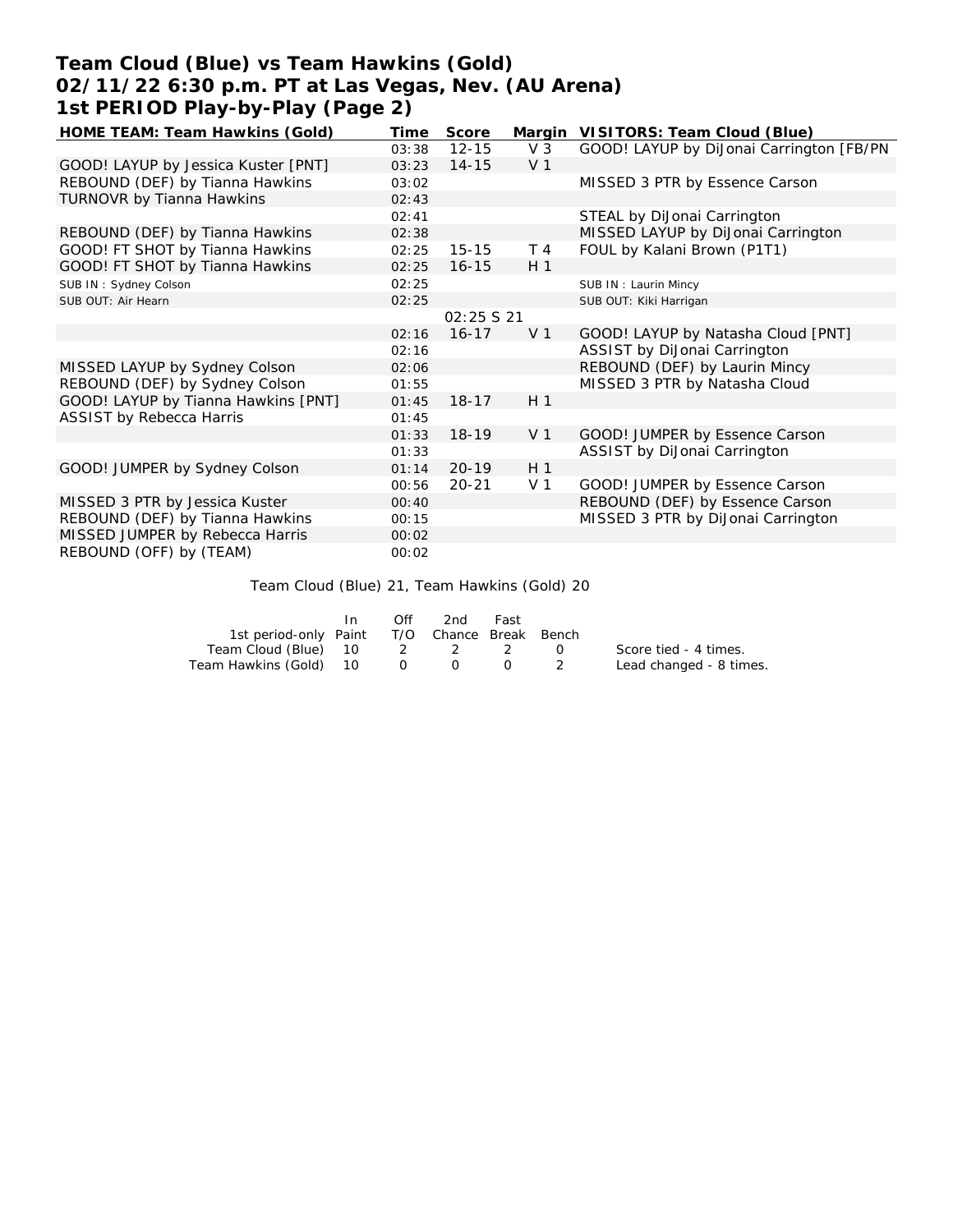## **Team Cloud (Blue) vs Team Hawkins (Gold) 02/11/22 6:30 p.m. PT at Las Vegas, Nev. (AU Arena) 2nd PERIOD Play-by-Play (Page 1)**

| HOME TEAM: Team Hawkins (Gold)                                    | Time           | Score               |                | Margin VISITORS: Team Cloud (Blue)                                  |
|-------------------------------------------------------------------|----------------|---------------------|----------------|---------------------------------------------------------------------|
| SUB IN: Rebecca Harris                                            | 10:00          |                     |                |                                                                     |
| SUB OUT: Destinee Walker                                          | 10:00          |                     |                |                                                                     |
| MISSED JUMPER by Jessica Kuster                                   | 09:41          |                     |                | REBOUND (DEF) by Drew Edelman                                       |
| REBOUND (DEF) by Tianna Hawkins                                   | 09:27          |                     |                | MISSED LAYUP by Kalani Brown                                        |
| MISSED 3 PTR by Sydney Colson                                     | 09:17          |                     |                |                                                                     |
| REBOUND (OFF) by Mercedes Russell                                 | 09:17          |                     |                |                                                                     |
| GOOD! 3 PTR by Rebecca Harris                                     | 09:05          | $23 - 21$           | H <sub>2</sub> |                                                                     |
| ASSIST by Sydney Colson                                           | 09:05          |                     |                |                                                                     |
| REBOUND (DEF) by Mercedes Russell                                 | 08:46          |                     |                | MISSED LAYUP by DiJonai Carrington                                  |
| MISSED LAYUP by Rebecca Harris                                    | 08:34          |                     |                | REBOUND (DEF) by DiJonai Carrington                                 |
|                                                                   | 08:26          |                     |                | FOUL by DiJonai Carrington (P1T2)                                   |
|                                                                   | 08:26          |                     |                | TURNOVR by DiJonai Carrington                                       |
|                                                                   |                | 08:26 0 51          |                |                                                                     |
| MISSED LAYUP by Rebecca Harris                                    | 08:10          |                     |                | <b>BLOCK by Drew Edelman</b>                                        |
|                                                                   | 08:08          |                     |                | REBOUND (DEF) by Drew Edelman                                       |
|                                                                   | 08:04          | $23 - 24$           | V <sub>1</sub> | GOOD! 3 PTR by DiJonai Carrington                                   |
|                                                                   | 08:04          |                     |                | ASSIST by Natasha Cloud                                             |
| MISSED JUMPER by Sydney Colson                                    | 07:39          |                     |                | REBOUND (DEF) by Kalani Brown                                       |
|                                                                   | 07:33          |                     |                | MISSED LAYUP by DiJonai Carrington                                  |
| <b>BLOCK by Tianna Hawkins</b>                                    | 07:32          |                     |                |                                                                     |
| REBOUND (DEF) by Rebecca Harris<br>MISSED 3 PTR by Tianna Hawkins | 07:31<br>07:26 |                     |                |                                                                     |
|                                                                   | 07:13          | $23 - 26$           | V <sub>3</sub> | REBOUND (DEF) by Natasha Cloud<br>GOOD! LAYUP by Kalani Brown [PNT] |
|                                                                   | 07:13          |                     |                | ASSIST by DiJonai Carrington                                        |
| FOUL by Mercedes Russell (P1T4)                                   | 07:13          | $23 - 27$           | V 4            | GOOD! FT SHOT by Kalani Brown                                       |
|                                                                   | 07:13          |                     |                |                                                                     |
| SUB IN: Air Hearn<br>SUB IN: Akela Maize                          | 07:13          |                     |                |                                                                     |
| SUB OUT: Rebecca Harris                                           | 07:13          |                     |                |                                                                     |
| SUB OUT: Mercedes Russell                                         | 07:13          |                     |                |                                                                     |
|                                                                   |                | O7:13 S 24          |                |                                                                     |
| MISSED JUMPER by Tianna Hawkins                                   | 06:58          |                     |                |                                                                     |
| REBOUND (OFF) by Sydney Colson                                    | 06:58          |                     |                |                                                                     |
| GOOD! LAYUP by Tianna Hawkins [PNT]                               | 06:50          | $25 - 27$           | V <sub>2</sub> |                                                                     |
|                                                                   | 06:37          |                     |                | FOUL by Kalani Brown (P2T3)                                         |
|                                                                   | 06:37          |                     |                | TURNOVR by Kalani Brown                                             |
|                                                                   | 06:37          |                     |                | SUB IN: CC Andrews                                                  |
|                                                                   | 06:37          |                     |                | SUB IN: Kiki Harrigan                                               |
|                                                                   | 06:37          |                     |                | SUB OUT: DiJonai Carrington                                         |
|                                                                   | 06:37          |                     |                | SUB OUT: Kalani Brown                                               |
|                                                                   |                | 06:37 0 21          |                |                                                                     |
| TURNOVR by (TEAM)                                                 | 06:12          |                     |                |                                                                     |
|                                                                   | 06:00          | $25 - 30$           | V <sub>5</sub> | GOOD! 3 PTR by Essence Carson                                       |
|                                                                   | 06:00          |                     |                | ASSIST by Natasha Cloud                                             |
| FOUL by Tianna Hawkins (P2T5)                                     | 05:51          |                     |                |                                                                     |
| TURNOVR by Tianna Hawkins                                         | 05:51          |                     |                |                                                                     |
| FOUL by Sydney Colson (P2T6)                                      | 05:44          |                     |                |                                                                     |
| REBOUND (DEF) by Akela Maize                                      | 05:44          |                     |                | MISSED 3 PTR by Natasha Cloud                                       |
|                                                                   |                | 05:44 P 09          |                |                                                                     |
| GOOD! LAYUP by Tianna Hawkins [PNT]                               | 05:23          | $27 - 30$           | V <sub>3</sub> |                                                                     |
| ASSIST by Sydney Colson                                           | 05:23          |                     |                |                                                                     |
| GOOD! FT SHOT by Tianna Hawkins                                   | 05:23          | 28-30<br>05:23 S 21 | V <sub>2</sub> | FOUL by Drew Edelman (P1T4)                                         |
|                                                                   | 05:11          |                     |                | TURNOVR by Kiki Harrigan                                            |
| GOOD! 3 PTR by Tianna Hawkins                                     | 05:03          | $31 - 30$           | H <sub>1</sub> |                                                                     |
| ASSIST by Air Hearn                                               | 05:03          |                     |                |                                                                     |
| FOUL by Air Hearn (P1T7)                                          | 04:49          |                     |                |                                                                     |
|                                                                   | 04:49          |                     |                | TIMEOUT media                                                       |
|                                                                   | 04:49          |                     |                | SUB IN: DiJonai Carrington                                          |
|                                                                   | 04:49          |                     |                | SUB IN: Laurin Mincy                                                |
|                                                                   | 04:49          |                     |                | SUB IN: Kalani Brown                                                |
|                                                                   | 04:49          |                     |                | SUB OUT: Kiki Harrigan                                              |
|                                                                   | 04:49          |                     |                | SUB OUT: Drew Edelman                                               |
|                                                                   | 04:49          |                     |                | SUB OUT: Natasha Cloud                                              |
|                                                                   |                | 04:49 P 09          |                |                                                                     |
|                                                                   |                | 05:51 0 63          |                |                                                                     |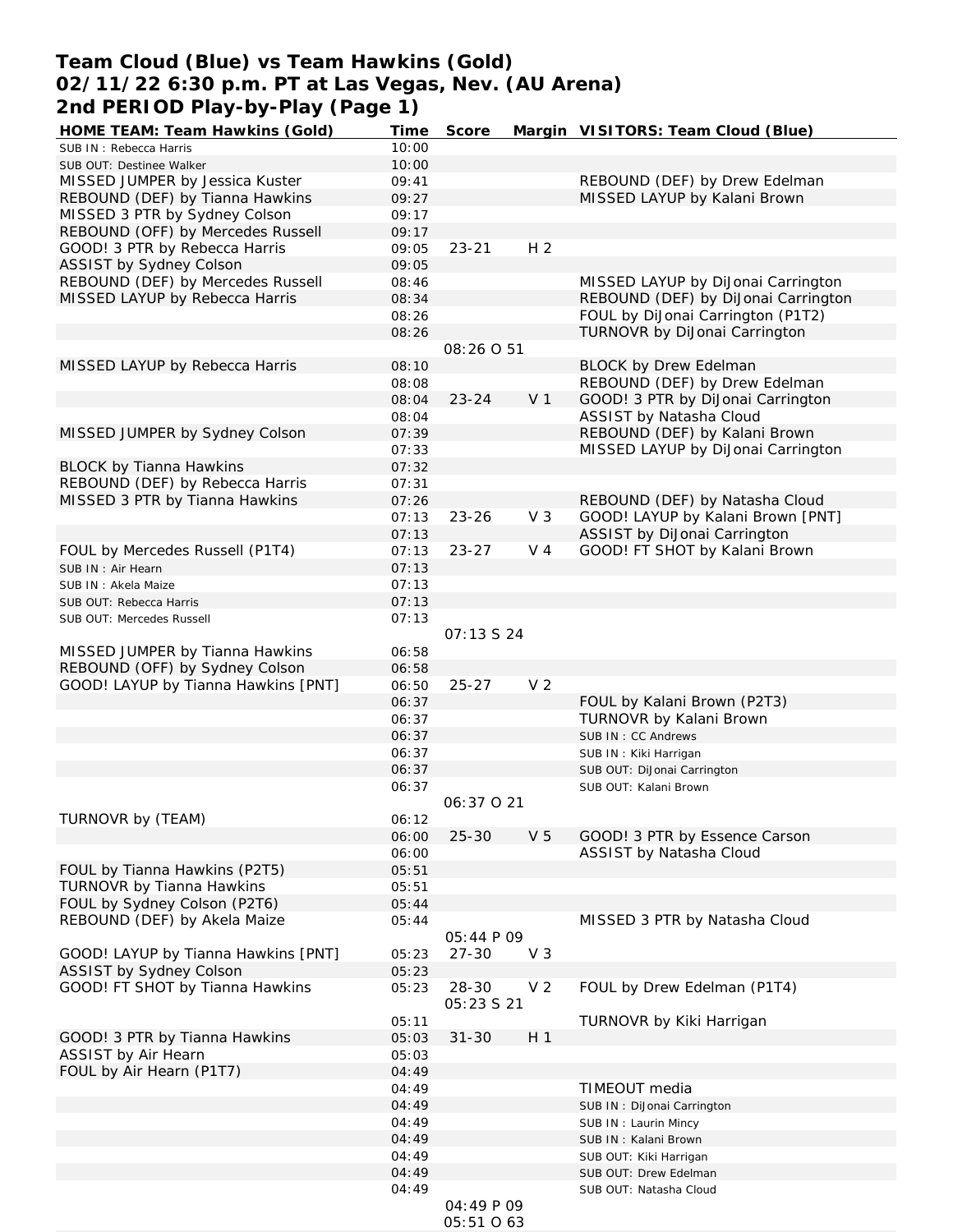## **Team Cloud (Blue) vs Team Hawkins (Gold) 02/11/22 6:30 p.m. PT at Las Vegas, Nev. (AU Arena) 2nd PERIOD Play-by-Play (Page 2)**

| HOME TEAM: Team Hawkins (Gold)       | Time  | Score      |                | Margin VISITORS: Team Cloud (Blue)  |
|--------------------------------------|-------|------------|----------------|-------------------------------------|
| REBOUND (DEF) by Jessica Kuster      | 04:37 |            |                |                                     |
| GOOD! JUMPER by Tianna Hawkins [PNT] | 04:20 | $33 - 30$  | H 3            |                                     |
|                                      | 03:57 | 33-33      | T 5            | GOOD! 3 PTR by DiJonai Carrington   |
|                                      | 03:57 |            |                | ASSIST by Kalani Brown              |
| TURNOVR by Tianna Hawkins            | 03:32 |            |                |                                     |
|                                      | 03:32 |            |                | SUB IN: Natasha Cloud               |
|                                      | 03:32 |            |                | SUB OUT: CC Andrews                 |
|                                      | 03:14 |            |                | TURNOVR by Essence Carson           |
| MISSED 3 PTR by Sydney Colson        | 03:01 |            |                | REBOUND (DEF) by Kalani Brown       |
|                                      | 02:52 | $33 - 36$  | V <sub>3</sub> | GOOD! 3 PTR by DiJonai Carrington   |
|                                      | 02:52 |            |                | ASSIST by Natasha Cloud             |
| MISSED JUMPER by Tianna Hawkins      | 02:33 |            |                | REBOUND (DEF) by DiJonai Carrington |
|                                      | 02:28 |            |                | MISSED JUMPER by Laurin Mincy       |
|                                      | 02:28 |            |                | REBOUND (OFF) by Kalani Brown       |
|                                      | 02:24 | 33-38      | V <sub>5</sub> | GOOD! LAYUP by Kalani Brown [PNT]   |
| GOOD! LAYUP by Air Hearn [PNT]       | 02:10 | $35 - 38$  | V <sub>3</sub> |                                     |
| FOUL by Akela Maize (P1T8)           | 01:57 | $35 - 39$  | V <sub>4</sub> | GOOD! FT SHOT by Essence Carson     |
|                                      | 01:57 | $35 - 40$  | V <sub>5</sub> | GOOD! FT SHOT by Essence Carson     |
|                                      | 01:57 |            |                | SUB IN: Drew Edelman                |
|                                      | 01:57 |            |                | SUB OUT: Kalani Brown               |
|                                      |       | 01:57 S 05 |                |                                     |
| MISSED LAYUP by Akela Maize          | 01:43 |            |                | REBOUND (DEF) by Drew Edelman       |
| SUB IN: Destinee Walker              | 01:42 |            |                |                                     |
| SUB OUT: Air Hearn                   | 01:42 |            |                |                                     |
|                                      | 01:29 |            |                | TURNOVR by DiJonai Carrington       |
| MISSED JUMPER by Sydney Colson       | 01:20 |            |                | REBOUND (DEF) by DiJonai Carrington |
|                                      | 01:09 | $35 - 42$  | V <sub>7</sub> | GOOD! LAYUP by Drew Edelman [PNT]   |
|                                      | 01:09 |            |                | ASSIST by DiJonai Carrington        |
| FOUL by Akela Maize (P2T9)           | 01:09 | $35 - 43$  | $V_8$          | GOOD! FT SHOT by Drew Edelman       |
|                                      |       | 01:09 S 08 |                |                                     |
| MISSED 3 PTR by Destinee Walker      | 00:47 |            |                | REBOUND (DEF) by Drew Edelman       |
| REBOUND (DEF) by Jessica Kuster      | 00:34 |            |                | MISSED 3 PTR by DiJonai Carrington  |
| TURNOVR by Sydney Colson             | 00:21 |            |                |                                     |
|                                      | 00:20 |            |                | STEAL by DiJonai Carrington         |
|                                      | 00:11 |            |                | TURNOVR by DiJonai Carrington       |
| STEAL by Destinee Walker             | 00:09 |            |                |                                     |
| MISSED LAYUP by Destinee Walker      | 00:06 |            |                | REBOUND (DEF) by Natasha Cloud      |
|                                      | 00:02 |            |                | MISSED 3 PTR by Natasha Cloud       |
|                                      | 00:02 |            |                | REBOUND (OFF) by (TEAM)             |

Team Cloud (Blue) 43, Team Hawkins (Gold) 35

|                                              | In. | Off | 2nd | Fast |      |                         |
|----------------------------------------------|-----|-----|-----|------|------|-------------------------|
| 2nd period-only Paint T/O Chance Break Bench |     |     |     |      |      |                         |
| Team Cloud (Blue)   6    3    2    0    0    |     |     |     |      |      | Score tied - 1 time.    |
| Team Hawkins (Gold) 8 3 5 0                  |     |     |     |      | . ხ. | Lead changed - 4 times. |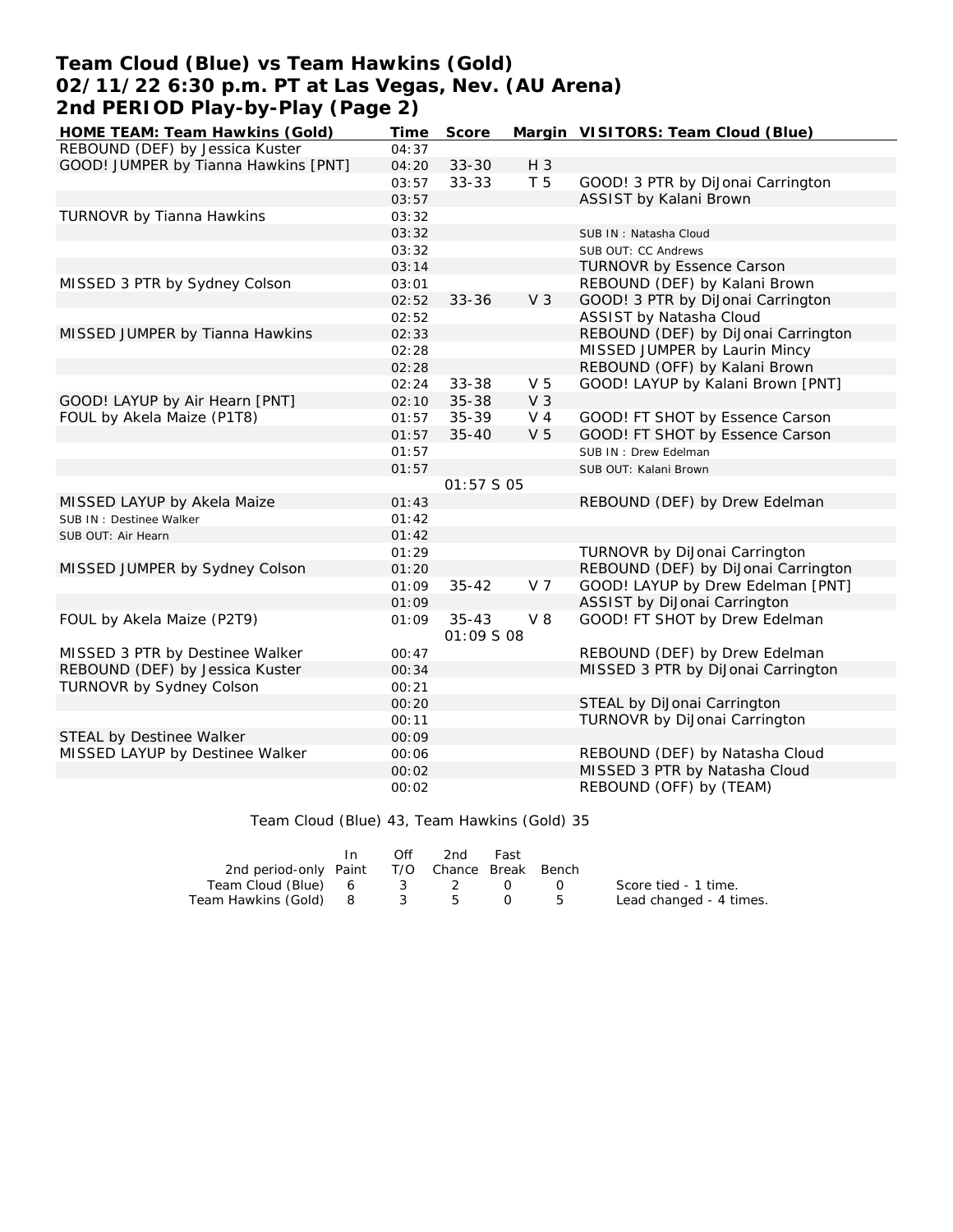## **Team Cloud (Blue) vs Team Hawkins (Gold) 02/11/22 6:30 p.m. PT at Las Vegas, Nev. (AU Arena) 3rd PERIOD Play-by-Play (Page 1)**

| HOME TEAM: Team Hawkins (Gold)         | Time  | Score             |                | Margin VISITORS: Team Cloud (Blue)       |
|----------------------------------------|-------|-------------------|----------------|------------------------------------------|
| SUB IN: Akela Maize                    | 10:00 |                   |                | SUB IN: Kiki Harrigan                    |
| SUB OUT: Mercedes Russell              | 10:00 |                   |                | SUB OUT: Kalani Brown                    |
| GOOD! LAYUP by Akela Maize [PNT]       | 09:45 | $37 - 43$         | V6             |                                          |
| ASSIST by Sydney Colson                | 09:45 |                   |                |                                          |
| FOUL by Akela Maize (P3T1)             | 09:27 | $37 - 44$         | V 7            | GOOD! FT SHOT by Drew Edelman            |
|                                        | 09:27 |                   |                | MISSED FT SHOT by Drew Edelman           |
|                                        | 09:27 |                   |                | REBOUND (OFF) by Kiki Harrigan           |
|                                        |       | 09:27 S 08        |                |                                          |
|                                        | 09:19 | $37 - 46$         | V <sub>9</sub> | GOOD! LAYUP by DiJonai Carrington [PNT]  |
| GOOD! JUMPER by Sydney Colson          | 09:09 | $39 - 46$         | V <sub>7</sub> |                                          |
| REBOUND (DEF) by Destinee Walker       | 08:57 |                   |                | MISSED 3 PTR by Kiki Harrigan            |
| MISSED JUMPER by Akela Maize           | 08:40 |                   |                | REBOUND (DEF) by Essence Carson          |
| REBOUND (DEF) by Jessica Kuster        | 08:30 |                   |                | MISSED 3 PTR by Kiki Harrigan            |
| MISSED 3 PTR by Tianna Hawkins         | 08:21 |                   |                | REBOUND (DEF) by Natasha Cloud           |
|                                        | 08:14 | $39 - 48$         | V <sub>9</sub> | GOOD! JUMPER by Natasha Cloud [FB]       |
| GOOD! LAYUP by Tianna Hawkins [PNT]    | 07:57 | $41 - 48$         | V 7            |                                          |
| GOOD! FT SHOT by Tianna Hawkins        | 07:57 | 42-48             | V6             | FOUL by Kiki Harrigan (P1T1)             |
| SUB IN: Rebecca Harris                 | 07:57 |                   |                | SUB IN: Laurin Mincy                     |
| SUB OUT: Jessica Kuster                | 07:57 |                   |                | SUB OUT: Kiki Harrigan                   |
|                                        |       | 07:57 S 21        |                |                                          |
|                                        | 07:47 |                   |                | MISSED LAYUP by DiJonai Carrington       |
|                                        | 07:47 |                   |                | REBOUND (OFF) by Drew Edelman            |
|                                        | 07:45 | 42-50             | $V_8$          | GOOD! LAYUP by Drew Edelman [PNT]        |
| FOUL by Sydney Colson (P3T2)           |       |                   |                | MISSED FT SHOT by Drew Edelman           |
| REBOUND (DEF) by Tianna Hawkins        | 07:45 |                   |                |                                          |
|                                        | 07:45 |                   |                |                                          |
|                                        |       | 07:45 \$ 08       |                |                                          |
| TURNOVR by Tianna Hawkins              | 07:31 |                   |                |                                          |
|                                        | 07:19 | $42 - 52$         | V 10           | GOOD! JUMPER by Laurin Mincy             |
| GOOD! LAYUP by Sydney Colson [PNT]     | 07:07 | 44-52             | $V_8$          |                                          |
| GOOD! FT SHOT by Sydney Colson         | 07:07 | 45-52             | V <sub>7</sub> | FOUL by Drew Edelman (P2T2)              |
|                                        |       | 07:07 \$ 51       |                |                                          |
| FOUL by Sydney Colson (P4T3)           | 06:57 |                   |                |                                          |
|                                        |       | <i>06:57 P 09</i> |                |                                          |
|                                        | 06:53 |                   |                | TURNOVR by Essence Carson                |
| MISSED LAYUP by Sydney Colson          | 06:44 |                   |                | REBOUND (DEF) by DiJonai Carrington      |
| SUB IN: Air Hearn                      | 06:42 |                   |                |                                          |
| SUB OUT: Sydney Colson                 | 06:42 |                   |                |                                          |
| SUB IN: Jessica Kuster                 | 06:17 |                   |                |                                          |
| SUB OUT: Akela Maize                   | 06:17 |                   |                |                                          |
|                                        | 06:14 | 45-54             | V <sub>9</sub> | GOOD! JUMPER by DiJonai Carrington [PNT] |
|                                        | 06:14 |                   |                | ASSIST by Natasha Cloud                  |
| GOOD! 3 PTR by Air Hearn               | 05:55 | 48-54             | V6             |                                          |
| ASSIST by Destinee Walker              | 05:55 |                   |                |                                          |
|                                        | 05:40 | 48-56             | $V_8$          | GOOD! LAYUP by DiJonai Carrington [PNT]  |
|                                        | 05:40 |                   |                | ASSIST by Natasha Cloud                  |
| MISSED JUMPER by Tianna Hawkins        | 05:13 |                   |                | REBOUND (DEF) by Drew Edelman            |
| REBOUND (DEF) by Jessica Kuster        | 05:06 |                   |                | MISSED 3 PTR by Natasha Cloud            |
| MISSED 3 PTR by Destinee Walker        | 04:47 |                   |                | REBOUND (DEF) by Drew Edelman            |
|                                        | 04:29 |                   |                | TURNOVR by DiJonai Carrington            |
| STEAL by Jessica Kuster                | 04:28 |                   |                |                                          |
| GOOD! LAYUP by Tianna Hawkins [FB/PNT] | 04:21 | 50-56             | V6             |                                          |
| ASSIST by Rebecca Harris               | 04:21 |                   |                |                                          |
|                                        | 03:59 |                   |                | MISSED LAYUP by Natasha Cloud            |
|                                        | 03:59 |                   |                | REBOUND (OFF) by Drew Edelman            |
|                                        | 03:56 |                   |                | MISSED LAYUP by Drew Edelman             |
|                                        | 03:56 |                   |                | REBOUND (OFF) by Laurin Mincy            |
| REBOUND (DEF) by Tianna Hawkins        | 03:52 |                   |                | MISSED LAYUP by Laurin Mincy             |
| GOOD! 3 PTR by Destinee Walker         | 03:41 | 53-56             | V <sub>3</sub> |                                          |
| <b>ASSIST by Rebecca Harris</b>        | 03:41 |                   |                |                                          |
|                                        | 03:34 |                   |                | TIMEOUT 30sec                            |
|                                        |       |                   |                |                                          |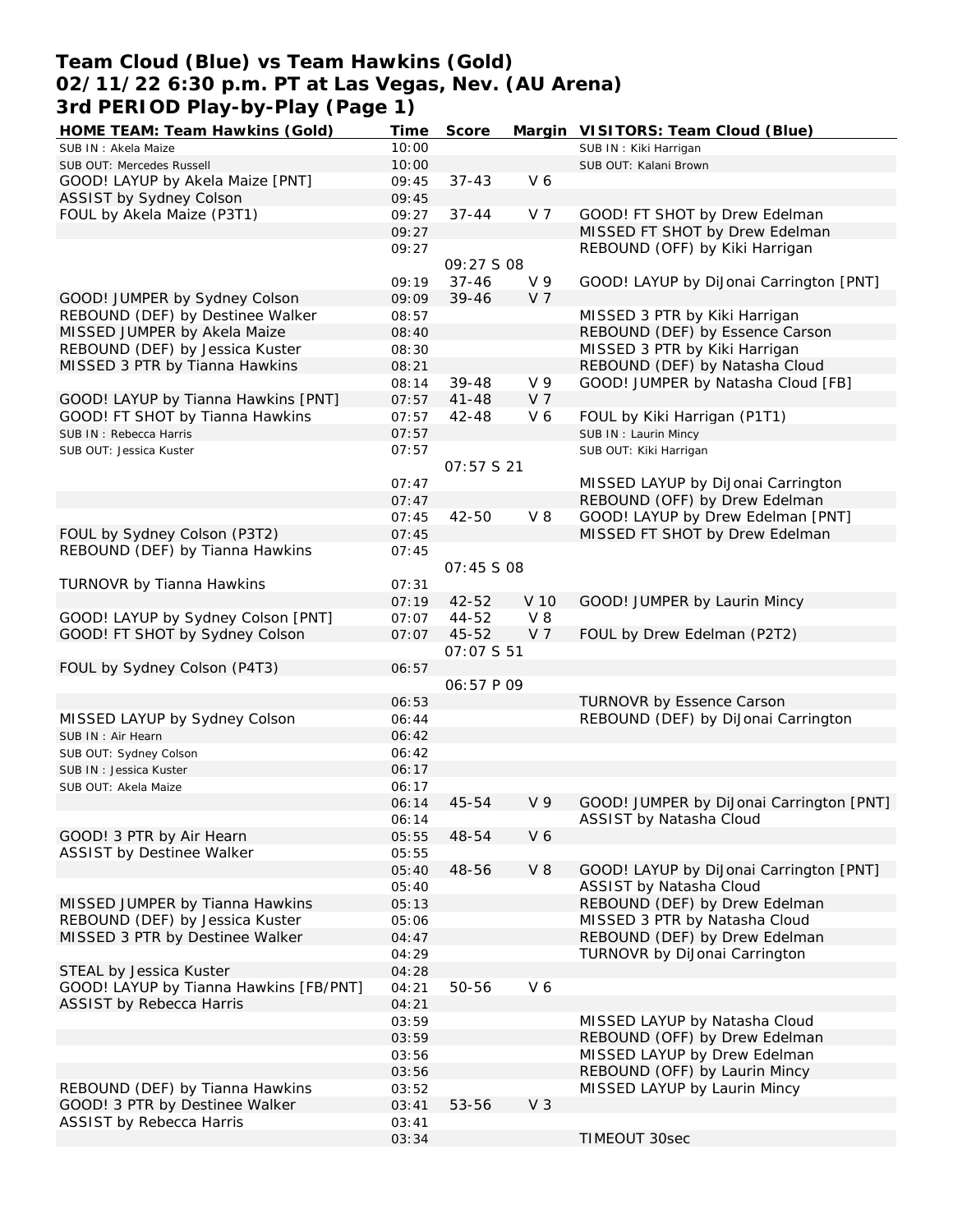# **Team Cloud (Blue) vs Team Hawkins (Gold) 02/11/22 6:30 p.m. PT at Las Vegas, Nev. (AU Arena) 3rd PERIOD Play-by-Play (Page 2)**

| HOME TEAM: Team Hawkins (Gold)      | Time  | Score |                | Margin VISITORS: Team Cloud (Blue)   |
|-------------------------------------|-------|-------|----------------|--------------------------------------|
|                                     | 03:34 |       |                | TIMEOUT MEDIA                        |
| SUB IN: Sydney Colson               | 03:34 |       |                | SUB IN: Tina Roy                     |
| SUB OUT: Rebecca Harris             | 03:34 |       |                | SUB OUT: Laurin Mincy                |
| REBOUND (DEF) by Air Hearn          | 03:18 |       |                | MISSED 3 PTR by Tina Roy             |
| GOOD! 3 PTR by Air Hearn            | 02:55 | 56-56 | T 6            |                                      |
| ASSIST by Sydney Colson             | 02:55 |       |                |                                      |
|                                     | 02:37 |       |                | <b>TURNOVR by DiJonai Carrington</b> |
| STEAL by Sydney Colson              | 02:36 |       |                |                                      |
| MISSED 3 PTR by Destinee Walker     | 02:32 |       |                | REBOUND (DEF) by Natasha Cloud       |
|                                     | 02:09 | 56-58 | V <sub>2</sub> | GOOD! LAYUP by Drew Edelman [PNT]    |
|                                     | 02:09 |       |                | ASSIST by Natasha Cloud              |
| MISSED 3 PTR by Destinee Walker     | 01:51 |       |                |                                      |
| REBOUND (OFF) by Sydney Colson      | 01:51 |       |                |                                      |
| GOOD! TIP-IN by Sydney Colson [PNT] | 01:45 | 58-58 | T <sub>7</sub> |                                      |
|                                     | 01:34 |       |                | TURNOVR by DiJonai Carrington        |
| STEAL by Destinee Walker            | 01:33 |       |                |                                      |
| TURNOVR by Tianna Hawkins           | 01:19 |       |                |                                      |
|                                     | 01:18 |       |                | STEAL by Tina Roy                    |
| REBOUND (DEF) by Destinee Walker    | 01:09 |       |                | MISSED 3 PTR by Natasha Cloud        |
| GOOD! LAYUP by Sydney Colson [PNT]  | 00:59 | 60-58 | H <sub>2</sub> |                                      |
| <b>BLOCK by Tianna Hawkins</b>      | 00:41 |       |                | MISSED LAYUP by Drew Edelman         |
| REBOUND (DEF) by Tianna Hawkins     | 00:38 |       |                |                                      |
| MISSED 3 PTR by Destinee Walker     | 00:31 |       |                | REBOUND (DEF) by Tina Roy            |
|                                     | 00:23 |       |                | TURNOVR by Natasha Cloud             |
| STEAL by Destinee Walker            | 00:21 |       |                |                                      |
| MISSED LAYUP by Sydney Colson       | 00:01 |       |                | REBOUND (DEF) by DiJonai Carrington  |

Team Hawkins (Gold) 60, Team Cloud (Blue) 58

|                                              | In In | Off | 2nd | Fast |                        |
|----------------------------------------------|-------|-----|-----|------|------------------------|
| 3rd period-only Paint T/O Chance Break Bench |       |     |     |      |                        |
| Team Cloud (Blue)  10    2    4    2    2    |       |     |     |      | Score tied - 2 times.  |
| Team Hawkins (Gold) 12 2 2 2                 |       |     |     |      | Lead changed - 1 time. |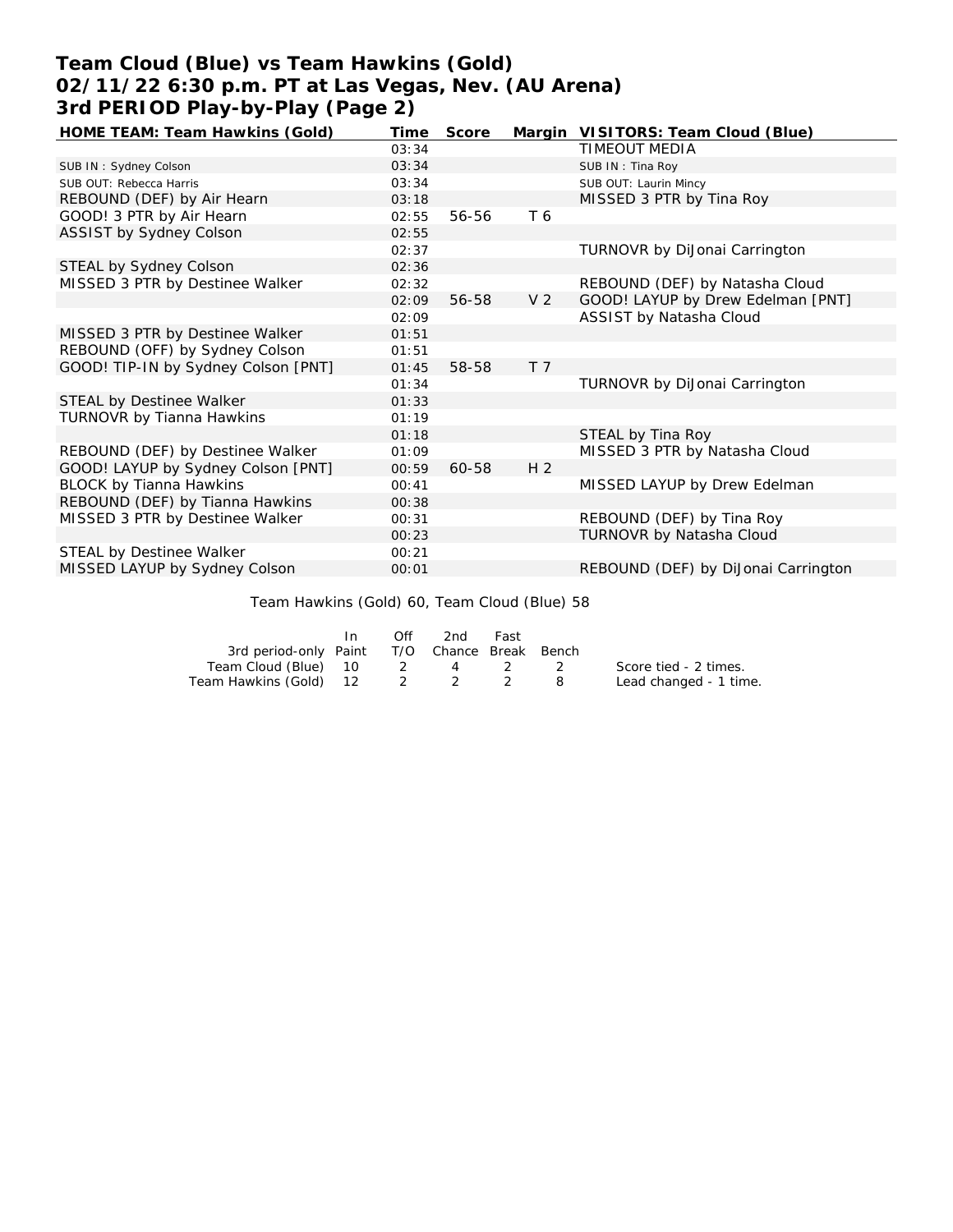## **Team Cloud (Blue) vs Team Hawkins (Gold) 02/11/22 6:30 p.m. PT at Las Vegas, Nev. (AU Arena) 4th PERIOD Play-by-Play (Page 1)**

| HOME TEAM: Team Hawkins (Gold)       | Time           | Score        |                | Margin VISITORS: Team Cloud (Blue)                         |
|--------------------------------------|----------------|--------------|----------------|------------------------------------------------------------|
| SUB IN: Air Hearn                    | 10:00          |              |                | SUB IN: Shannon McCallum                                   |
| SUB OUT: Mercedes Russell            | 10:00          |              |                | SUB IN: Laurin Mincy                                       |
|                                      | 10:00          |              |                | SUB IN: Kiki Harrigan                                      |
|                                      | 10:00          |              |                | SUB OUT: Kalani Brown                                      |
|                                      | 10:00          |              |                | SUB OUT: Drew Edelman                                      |
|                                      | 10:00          |              |                | SUB OUT: Essence Carson                                    |
| FOUL by Sydney Colson (P5T4)         | 09:49          | 60-59        | H <sub>1</sub> | GOOD! FT SHOT by Natasha Cloud                             |
|                                      | 09:49          | 60-60        | T8             | GOOD! FT SHOT by Natasha Cloud                             |
|                                      |                | 09:49 S 09   |                |                                                            |
|                                      |                |              |                |                                                            |
|                                      | 09:24          |              |                | FOUL by Natasha Cloud (P1T3)                               |
|                                      |                | 09:24 P 51   |                |                                                            |
| GOOD! LAYUP by Destinee Walker [PNT] | 09:15          | $62 - 60$    | H <sub>2</sub> |                                                            |
| GOOD! FT SHOT by Destinee Walker     | 09:15          | 63-60        | H 3            | FOUL by DiJonai Carrington (P2T4)                          |
|                                      |                | 09:15 \$92   |                |                                                            |
|                                      | 09:06          |              |                | TURNOVR by Laurin Mincy                                    |
| STEAL by Air Hearn                   | 09:04          |              |                |                                                            |
| GOOD! LAYUP by Sydney Colson [PNT]   | 08:55          | 65-60        | H 5            |                                                            |
|                                      | 08:46          |              |                | MISSED 3 PTR by DiJonai Carrington                         |
|                                      | 08:46          |              |                | REBOUND (OFF) by Natasha Cloud                             |
| <b>BLOCK by Air Hearn</b>            | 08:37          |              |                | MISSED JUMPER by Laurin Mincy                              |
|                                      | 08:36          |              |                | REBOUND (OFF) by DiJonai Carrington                        |
|                                      |                | $65 - 62$    | H 3            |                                                            |
|                                      | 08:32          |              |                | GOOD! LAYUP by DiJonai Carrington [PNT]                    |
| MISSED 3 PTR by Jessica Kuster       | 08:19          |              |                |                                                            |
| REBOUND (OFF) by Air Hearn           | 08:19          |              |                |                                                            |
| GOOD! FT SHOT by Tianna Hawkins      | 08:12          | 66-62        | H 4            | FOUL by Laurin Mincy (P1T5)                                |
| GOOD! FT SHOT by Tianna Hawkins      | 08:12          | $67 - 62$    | H 5            |                                                            |
|                                      | 08:12          |              |                | SUB IN: Drew Edelman                                       |
|                                      | 08:12          |              |                | SUB IN: Essence Carson                                     |
|                                      | 08:12          |              |                | SUB OUT: Shannon McCallum                                  |
|                                      |                | 08:12023     |                |                                                            |
|                                      |                |              |                |                                                            |
|                                      |                |              |                |                                                            |
| FOUL by Air Hearn (P2T5)             | 08:06          |              |                |                                                            |
|                                      |                | 08:06 P 09   |                |                                                            |
| REBOUND (DEF) by Air Hearn           | 07:58          |              |                | MISSED LAYUP by Drew Edelman                               |
| GOOD! LAYUP by Sydney Colson [PNT]   | 07:45          | 69-62        | H 7            |                                                            |
|                                      | 07:26          |              |                | TURNOVR by Natasha Cloud                                   |
|                                      | 07:26          |              |                | SUB OUT: Essence Carson                                    |
| MISSED 3 PTR by Air Hearn            | 07:13          |              |                | REBOUND (DEF) by Drew Edelman                              |
|                                      | 07:09          |              |                | TURNOVR by Natasha Cloud                                   |
| GOOD! JUMPER by Jessica Kuster       | 07:03          | $71-62$      | H 9            |                                                            |
|                                      | 06:47          |              |                | TURNOVR by DiJonai Carrington                              |
| STEAL by Destinee Walker             | 06:46          |              |                |                                                            |
| GOOD! 3 PTR by Sydney Colson         | 06:42          | 74-62        | H 12           |                                                            |
|                                      | 06:42          |              |                |                                                            |
| ASSIST by Destinee Walker            |                |              |                |                                                            |
|                                      | 06:38          |              |                | TIMEOUT 30sec                                              |
|                                      |                | C 08:12 S 21 |                |                                                            |
|                                      | 06:20          |              |                | TURNOVR by Laurin Mincy                                    |
| STEAL by Tianna Hawkins              | 06:19          |              |                |                                                            |
| MISSED JUMPER by Air Hearn           | 05:56          |              |                |                                                            |
| REBOUND (OFF) by Jessica Kuster      | 05:56          |              |                |                                                            |
| GOOD! TIP-IN by Jessica Kuster [PNT] | 05:53          | $76 - 62$    | H 14           |                                                            |
|                                      | 05:39          | 76-64        | H 12           | GOOD! LAYUP by Drew Edelman [PNT]                          |
|                                      | 05:39          |              |                | ASSIST by DiJonai Carrington                               |
| TURNOVR by Air Hearn                 | 05:12          |              |                |                                                            |
|                                      | 05:11          |              |                | STEAL by Laurin Mincy                                      |
|                                      | 05:03          |              |                | TURNOVR by (TEAM)                                          |
| MISSED JUMPER by Tianna Hawkins      | 04:56          |              |                |                                                            |
|                                      |                |              |                |                                                            |
| REBOUND (OFF) by (TEAM)              | 04:56          |              |                |                                                            |
| TIMEOUT MEDIA                        | 04:53          |              |                |                                                            |
|                                      | 04:53          |              |                | SUB IN: Essence Carson                                     |
|                                      | 04:53<br>04:50 |              |                | SUB OUT: Laurin Mincy<br>FOUL by DiJonai Carrington (P3T6) |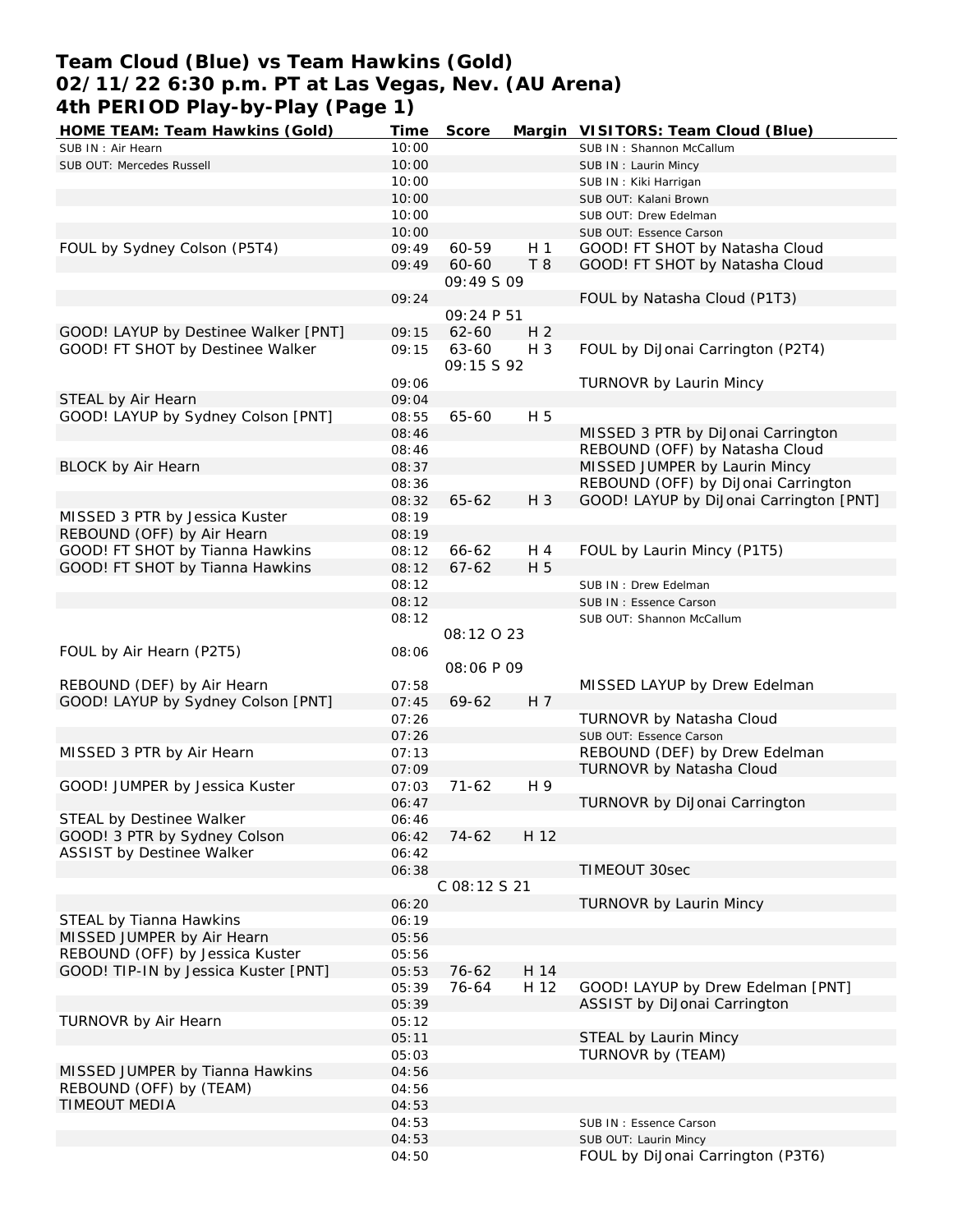### **Team Cloud (Blue) vs Team Hawkins (Gold) 02/11/22 6:30 p.m. PT at Las Vegas, Nev. (AU Arena) 4th PERIOD Play-by-Play (Page 2)**

| HOME TEAM: Team Hawkins (Gold)      | Time  | Score      |      | Margin VISITORS: Team Cloud (Blue)      |
|-------------------------------------|-------|------------|------|-----------------------------------------|
|                                     |       | 04:50 P 21 |      |                                         |
| MISSED JUMPER by Destinee Walker    | 04:47 |            |      | REBOUND (DEF) by Kiki Harrigan          |
|                                     | 04:31 | 76-66      | H 10 | GOOD! LAYUP by DiJonai Carrington [PNT] |
| MISSED 3 PTR by Destinee Walker     | 04:11 |            |      | REBOUND (DEF) by Drew Edelman           |
|                                     | 03:58 | 76-68      | H 8  | GOOD! JUMPER by Essence Carson [PNT]    |
| TIMEOUT 30sec                       | 03:51 |            |      |                                         |
|                                     | 03:51 |            |      | SUB IN: Laurin Mincy                    |
|                                     | 03:51 |            |      | SUB OUT: Kiki Harrigan                  |
| GOOD! 3 PTR by Air Hearn            | 03:34 | 79-68      | H 11 |                                         |
| ASSIST by Sydney Colson             | 03:34 |            |      |                                         |
| FOUL by Destinee Walker (P1T6)      | 03:24 |            |      | MISSED FT SHOT by DiJonai Carrington    |
|                                     | 03:24 |            |      | REBOUND (OFF) by (DEADBALL)             |
| REBOUND (DEF) by Tianna Hawkins     | 03:24 |            |      | MISSED FT SHOT by DiJonai Carrington    |
|                                     |       | 03:24 S 41 |      |                                         |
| MISSED 3 PTR by Air Hearn           | 03:04 |            |      | REBOUND (DEF) by Drew Edelman           |
|                                     | 02:55 |            |      | TURNOVR by Natasha Cloud                |
| STEAL by Air Hearn                  | 02:54 |            |      |                                         |
| MISSED LAYUP by Jessica Kuster      | 02:35 |            |      | <b>BLOCK by Drew Edelman</b>            |
| REBOUND (OFF) by Jessica Kuster     | 02:34 |            |      |                                         |
| TURNOVR by Jessica Kuster           | 02:28 |            |      |                                         |
|                                     | 02:27 |            |      | STEAL by Laurin Mincy                   |
| REBOUND (DEF) by Air Hearn          | 02:20 |            |      | MISSED JUMPER by Drew Edelman           |
| GOOD! LAYUP by Sydney Colson [PNT]  |       | $81 - 68$  | H 13 |                                         |
| REBOUND (DEF) by Tianna Hawkins     | 02:02 |            |      | MISSED JUMPER by DiJonai Carrington     |
|                                     | 01:51 |            |      | FOUL by Essence Carson (P1T7)           |
|                                     | 01:43 |            |      |                                         |
|                                     | 01:43 |            |      | TIMEOUT 30sec                           |
| GOOD! FT SHOT by Tianna Hawkins     | 01:43 | 82-68      | H 14 |                                         |
| GOOD! FT SHOT by Tianna Hawkins     | 01:43 | 83-68      | H 15 |                                         |
|                                     | 01:43 |            |      | SUB IN: Shannon McCallum                |
|                                     | 01:43 |            |      | SUB IN: Tina Roy                        |
|                                     | 01:43 |            |      | SUB IN: Kiki Harrigan                   |
|                                     | 01:43 |            |      | SUB OUT: Essence Carson                 |
|                                     | 01:43 |            |      | SUB OUT: DiJonai Carrington             |
|                                     | 01:43 |            |      | SUB OUT: Natasha Cloud                  |
|                                     |       | 01:43 P 21 |      |                                         |
|                                     | 01:36 | 83-70      | H 13 | GOOD! JUMPER by Drew Edelman            |
|                                     | 01:36 |            |      | <b>ASSIST by Laurin Mincy</b>           |
| GOOD! JUMPER by Jessica Kuster      | 01:10 | 85-70      | H 15 |                                         |
| ASSIST by Sydney Colson             | 01:10 |            |      |                                         |
|                                     | 01:08 |            |      | TIMEOUT 30sec                           |
| SUB IN: Akela Maize                 | 01:08 |            |      | SUB IN: CC Andrews                      |
| SUB IN: Rebecca Harris              | 01:08 |            |      | SUB OUT: Drew Edelman                   |
| SUB IN: Antoinette Thompson         | 01:08 |            |      |                                         |
| SUB IN: Chelsea Phillips            | 01:08 |            |      |                                         |
| SUB OUT: Sydney Colson              | 01:08 |            |      |                                         |
| SUB OUT: Tianna Hawkins             | 01:08 |            |      |                                         |
| SUB OUT: Destinee Walker            | 01:08 |            |      |                                         |
| SUB OUT: Jessica Kuster             | 01:08 |            |      |                                         |
| REBOUND (DEF) by Air Hearn          | 01:04 |            |      | MISSED 3 PTR by Tina Roy                |
| GOOD! 3 PTR by Air Hearn            | 00:45 | 88-70      | H 18 |                                         |
| REBOUND (DEF) by Chelsea Phillips   | 00:24 |            |      | MISSED 3 PTR by Laurin Mincy            |
| GOOD! LAYUP by Rebecca Harris [PNT] | 00:06 | 90-70      | H 20 |                                         |

### Team Hawkins (Gold) 90, Team Cloud (Blue) 70

|                                              | $\mathsf{In}$ | Off | 2nd | Fast |                         |
|----------------------------------------------|---------------|-----|-----|------|-------------------------|
| 4th period-only Paint T/O Chance Break Bench |               |     |     |      |                         |
| Team Cloud (Blue) 8 0 2 0                    |               |     |     |      | Score tied - 1 time.    |
| Team Hawkins (Gold) 12 9                     |               |     | 4   |      | Lead changed - 0 times. |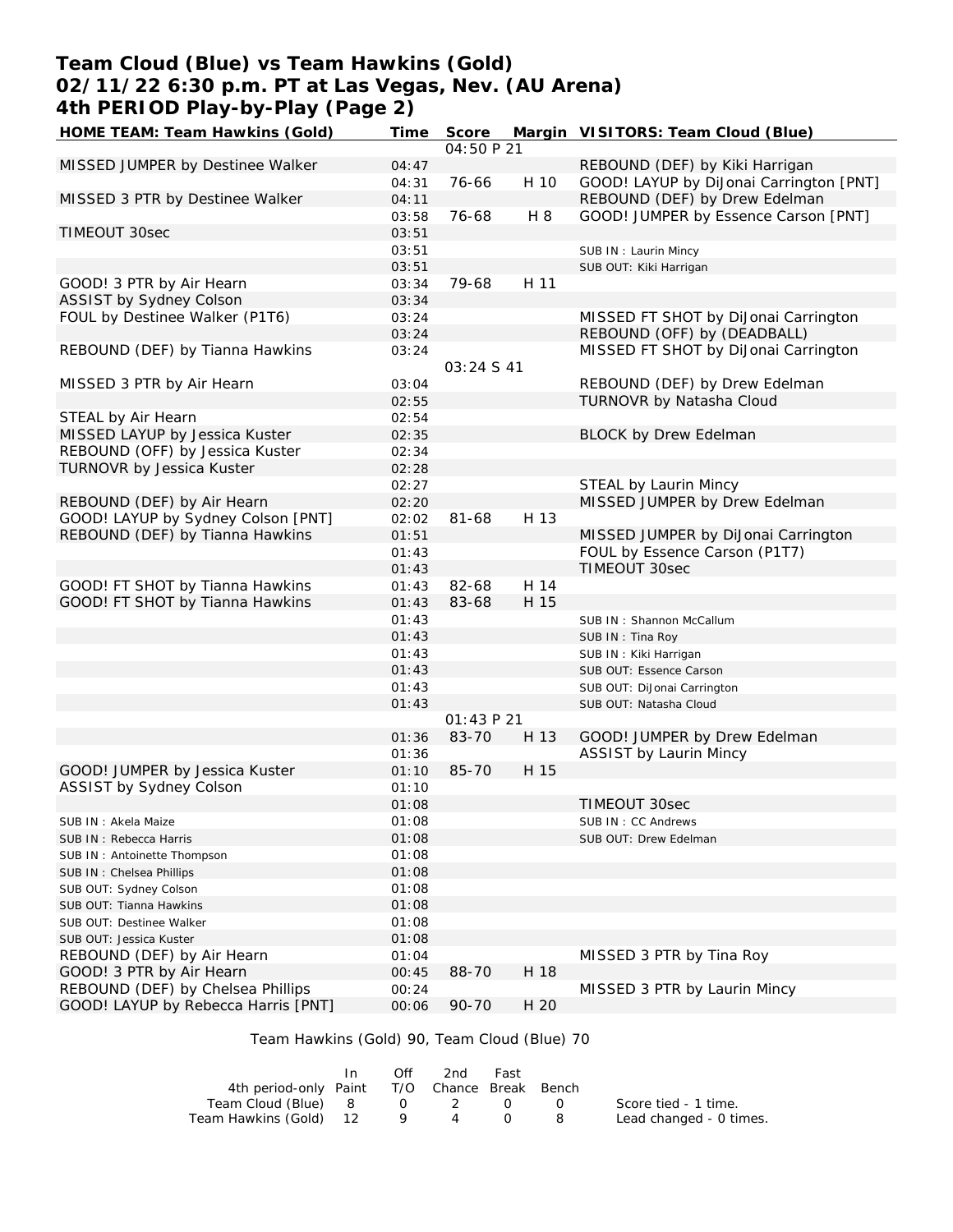### **Official Basketball Box Score -- 1st Period-Only Team Cloud (Blue) vs Team Hawkins (Gold) 02/11/22 6:30 p.m. PT at Las Vegas, Nev. (AU Arena)**

**Team Cloud (Blue) 21**

|                |                                                                                           |         | Total    | $3-Ptr$               |         |             | Rebounds |                 |          |                |          |          |          |                |                      |
|----------------|-------------------------------------------------------------------------------------------|---------|----------|-----------------------|---------|-------------|----------|-----------------|----------|----------------|----------|----------|----------|----------------|----------------------|
| ##             | Player                                                                                    |         |          | FG-FGA FG-FGA  FT-FTA |         | Off Def Tot |          |                 | PF       | ΤP             | A        | TO       | Blk      | Stl            | Min                  |
| 0 <sub>5</sub> | <b>Essence Carson</b>                                                                     | $\star$ | $3-6$    | $O - 1$               | $0 - 0$ | O           | 2        | 2               | $\Omega$ | 6              |          | $\Omega$ | O        |                | 9                    |
| 08             | Drew Edelman                                                                              | $\star$ | $1 - 2$  | $0 - 0$               | 1-1     |             | 2        | 3 <sup>1</sup>  | 0        | 3 <sup>1</sup> | O        | $\Omega$ | $\Omega$ | O              | 6                    |
| 09             | Natasha Cloud                                                                             | $\star$ | 2-6      | $1 - 3$               | $0 - 0$ | 0           | 2        | 2 <sub>1</sub>  | O        | 5              |          |          | $\Omega$ |                | 10                   |
| 24             | Kalani Brown                                                                              | $\star$ | $1 - 1$  | $0 - 0$               | $0 - 0$ | $\Omega$    | O        | 0               |          | $\overline{2}$ | $\Omega$ | $\Omega$ | $\Omega$ | 0              | 6                    |
| 41             | DiJonai Carrington                                                                        | $\star$ | 2-6      | $0 - 2$               | 1-1     |             | Ω        | $\mathbf 1$     | O        | 5              | 3        | $\Omega$ | $\Omega$ |                | 9                    |
| 12             | Kiki Harrigan                                                                             |         | $0 - 0$  | $0 - 0$               | $0 - 0$ | $\Omega$    | 1.       | 1 <sub>1</sub>  | O        | O              |          | $\Omega$ | $\Omega$ |                | 4                    |
| 23             | Laurin Mincy                                                                              |         | $0-0$    | $O-O$                 | $O-O$   | 0           |          | 1               | O        | 0              | 0        |          | $\Omega$ |                | 3                    |
| 35             | Tina Roy                                                                                  |         | $0 - 0$  | $0-0$                 | $0 - 0$ | $\Omega$    | $\Omega$ | $\Omega$        | $\Omega$ | 0              | $\Omega$ | $\Omega$ | $\Omega$ | 0              | $0+$                 |
|                | Team                                                                                      |         |          |                       |         | 0           | Ο        | O               |          |                |          |          |          |                |                      |
|                | Totals                                                                                    |         | $9 - 21$ | $1 - 6$               | $2 - 2$ | 2           | 8        | 10 <sup>1</sup> |          | 21             | 6        | 2        | $\Omega$ | 3 <sup>1</sup> |                      |
|                | $FG \%$ :<br>42.9%<br>$9 - 21$<br>3FG %:<br>16.7%<br>1-6<br>$FT OZ$ .<br>っっ<br>100 $\cap$ |         |          |                       |         |             |          |                 |          |                |          |          |          |                | Deadball<br>Rebounds |

FT %: 2-2 100.0

#### **Team Hawkins (Gold) 20**

|     |                                                                                              |         | Total    | $3-Ptr$       |         |                | Rebounds |                |           |                |          |          |          |          |                           |
|-----|----------------------------------------------------------------------------------------------|---------|----------|---------------|---------|----------------|----------|----------------|-----------|----------------|----------|----------|----------|----------|---------------------------|
| ##  | Player                                                                                       |         |          | FG-FGA FG-FGA | FT-FTA  | Off Def Tot    |          |                | <b>PF</b> | TP             | A        | TO.      | Blk      | -StII    | Min                       |
| 1.3 | Mercedes Russell                                                                             | $\star$ | $0 - 0$  | $0 - 0$       | $O-O$   | Ο              |          |                | Ω         | Ω              | Ο        | ( )      | O        |          | 9                         |
| 21  | Tianna Hawkins                                                                               | $\star$ | $3 - 4$  | $1 - 2$       | $2 - 2$ | O              | 7        |                |           | 9              | $\Omega$ |          | $\Omega$ |          | 10                        |
| 30  | Jessica Kuster                                                                               | $\star$ | $1 - 3$  | $0 - 2$       | $0 - 0$ | 0              |          |                |           | 2              | 0        |          | $\Omega$ | 0        | 10                        |
| 51  | Sydney Colson                                                                                | $\star$ | $1 - 4$  | $0 - 0$       | $O-O$   | O              |          |                |           | $\overline{2}$ | 3        |          | $\Omega$ | $\Omega$ | 8                         |
| 92  | Destinee Walker                                                                              | $\star$ | $2 - 4$  | $1 - 2$       | $0 - 0$ | O              | $\Omega$ | 0              | O         | 5              | O        | $\Omega$ | O        | 0        | 5                         |
| 15  | Rebecca Harris                                                                               |         | $1 - 2$  | $0 - 0$       | $0 - 0$ | $\overline{O}$ | $\Omega$ | $\overline{O}$ | O         | $\overline{2}$ |          | $\Omega$ | $\Omega$ | 0        | 4                         |
| 75  | Air Hearn                                                                                    |         | $0 - 0$  | $0 - 0$       | $O-O$   | $\Omega$       | $\Omega$ | $\Omega$       | $\Omega$  | 0              | $\Omega$ | Ω        | $\Omega$ | 0        | $\mathcal{P}$             |
|     | Team                                                                                         |         |          |               |         |                | 0        |                |           |                |          |          |          |          |                           |
|     | <b>Totals</b>                                                                                |         | $8 - 17$ | $2 - 6$       | $2 - 2$ |                | 10       |                | 3         | 20             | 4        | 3        | 0        |          |                           |
|     | FG $%$ :<br>47.1%<br>$8 - 17$<br>$3FG \%$ :<br>33.3%<br>$2 - 6$<br>FT %:<br>100.0<br>$2 - 2$ |         |          |               |         |                |          |                |           |                |          |          |          |          | Deadball<br>Rebounds<br>O |

Officials: Ryan Johnson, Amir Ebrahimi, Ivy Lin Technical fouls: Team Cloud (Blue)-None. Team Hawkins (Gold)-None. Attendance:

| Score by periods    | 1st | 2nd $3rd$ $4th$ | Total |
|---------------------|-----|-----------------|-------|
| Team Cloud (Blue)   |     |                 |       |
| Team Hawkins (Gold) |     |                 |       |

|        | In.   | ∩ff            | 2nd Fast               |     |                  |
|--------|-------|----------------|------------------------|-----|------------------|
| Points | Paint |                | T/O Chance Break Bench |     |                  |
| 96     | 1 O   | $\overline{2}$ | - 2 -                  | - 2 | $\left( \right)$ |
| QΔ     | 10    | O              | $\left( \right)$       | O   |                  |

Last FG - 96 1st-00:56, 94 1st-01:14.

Largest lead - 96 by 3 1st-04:27, 94 by 5 1st-07:19. 96 led for 34:55. 94 led for 02:26. Game was tied for -7:-34.

| Score tied - 4 times.   |
|-------------------------|
| Lead changed - 8 times. |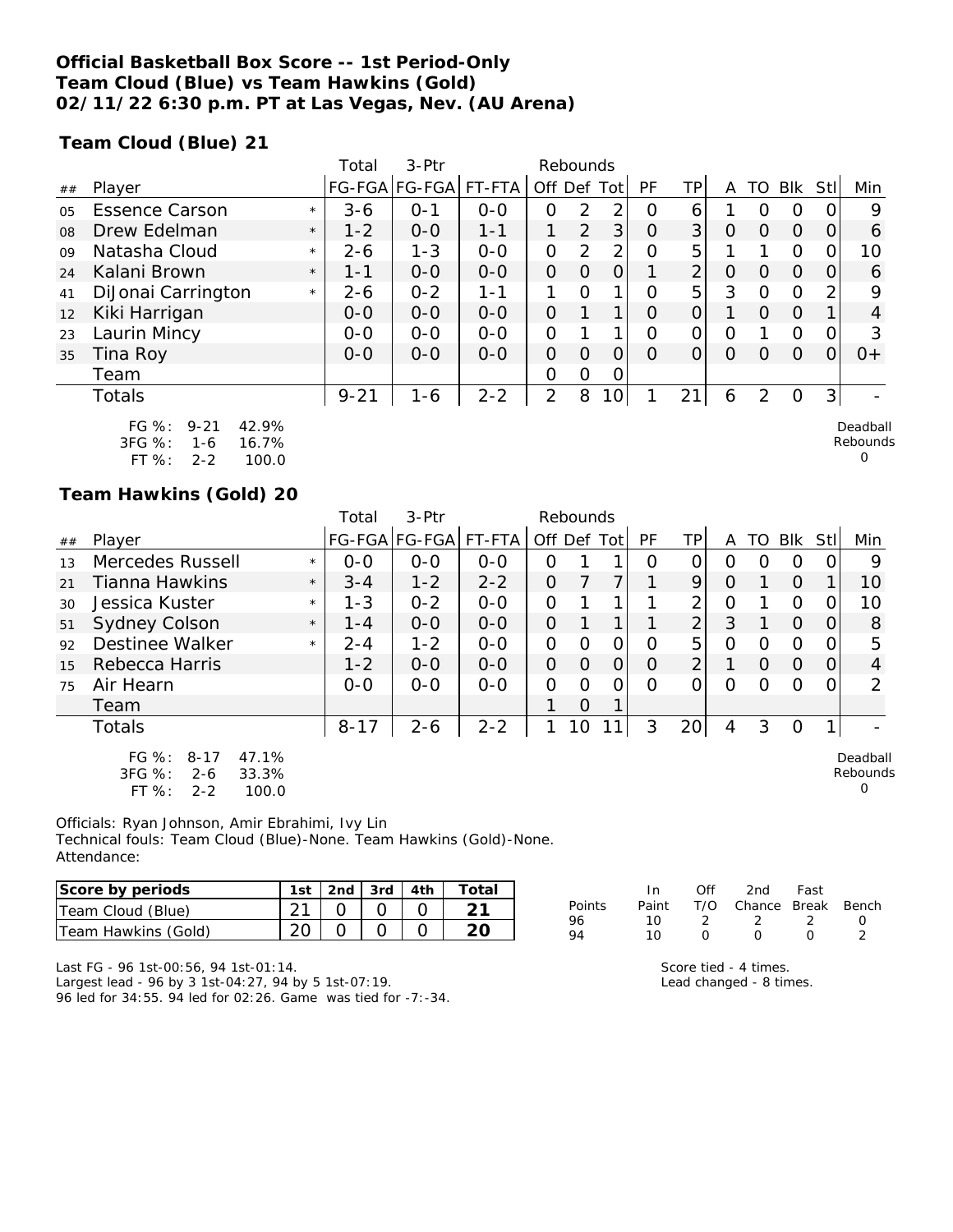### **Official Basketball Box Score -- 2nd Period-Only Team Cloud (Blue) vs Team Hawkins (Gold) 02/11/22 6:30 p.m. PT at Las Vegas, Nev. (AU Arena)**

**Team Cloud (Blue) 22**

|                |                                                             |         | Total    | $3-$ Ptr              |         |                | Rebounds |                 |          |    |   |          |          |          |                      |
|----------------|-------------------------------------------------------------|---------|----------|-----------------------|---------|----------------|----------|-----------------|----------|----|---|----------|----------|----------|----------------------|
| ##             | Player                                                      |         |          | FG-FGA FG-FGA  FT-FTA |         |                |          | Off Def Tot     | PF       | ΤP | A | TO       | Blk      | Stll     | Min                  |
| 0 <sub>5</sub> | <b>Essence Carson</b>                                       | $\star$ | $1 - 2$  | $1 - 2$               | $2 - 2$ | Ο              | Ο        |                 | $\Omega$ | 5  | Ο |          | O        |          | 10                   |
| 08             | Drew Edelman                                                | $\star$ | $1 - 1$  | $0 - 0$               | 1-1     | O              | 4        | 4               |          | 3  | O | O        |          |          |                      |
| 09             | Natasha Cloud                                               | $\star$ | $0 - 2$  | $0 - 2$               | $0 - 0$ | O              | 2        | 2               | 0        | 0  | 3 | 0        | $\circ$  |          | 8                    |
| 24             | Kalani Brown                                                | $\star$ | $2 - 3$  | $0-0$                 | $1 - 1$ |                | 2        | 3 <sup>1</sup>  |          | 5  |   |          | $\Omega$ | $\Omega$ | 6                    |
| 41             | DiJonai Carrington                                          | $\star$ | $3 - 6$  | $3 - 4$               | $0-0$   | 0              | 3        | 3               |          | 9  | 2 | 3        | $\circ$  |          | 8                    |
| 12             | Kiki Harrigan                                               |         | $O-O$    | $0 - 0$               | $0 - 0$ | O              | $\Omega$ | Ο               | O        | 0  | 0 |          | $\Omega$ |          |                      |
| 23             | Laurin Mincy                                                |         | $O - 1$  | $0 - 0$               | $0 - 0$ | O              | Ω        | Ω               | Ω        | 0  | 0 | 0        | $\Omega$ |          |                      |
| 63             | <b>CC Andrews</b>                                           |         | $0 - 0$  | $0 - 0$               | $0 - 0$ | O              | $\Omega$ | 0               | $\Omega$ | 0  | O | $\Omega$ | $\Omega$ |          | 3                    |
|                | Team                                                        |         |          |                       |         |                | 0        |                 |          |    |   |          |          |          |                      |
|                | Totals                                                      |         | $7 - 15$ | $4 - 8$               | $4 - 4$ | $\overline{2}$ |          | 13 <sub>1</sub> | 3        | 22 | 6 | 6        |          |          |                      |
|                | FG $%$ :<br>46.7%<br>$7 - 15$<br>3FG %:<br>50.0%<br>$4 - 8$ |         |          |                       |         |                |          |                 |          |    |   |          |          |          | Deadball<br>Rebounds |

| .          | $\sqrt{ }$ | <b>TU.IV</b> |
|------------|------------|--------------|
| $3FG \%$ : | 4-8        | 50.0%        |
| FT $\%$ :  | 4-4        | 100.0        |

### **Team Hawkins (Gold) 15**

|    |                                                                                          |         | Total    | 3-Ptr         |         | Rebounds       |               |   |               |                |                |                  |          |            |                           |
|----|------------------------------------------------------------------------------------------|---------|----------|---------------|---------|----------------|---------------|---|---------------|----------------|----------------|------------------|----------|------------|---------------------------|
| ## | Player                                                                                   |         |          | FG-FGA FG-FGA | FT-FTA  | Off Def Tot    |               |   | PF            | TPI            | A              | TO               | Blk      | <b>Stl</b> | Min                       |
| 13 | Mercedes Russell                                                                         | $\star$ | $0 - 0$  | $0 - 0$       | $0 - 0$ |                |               | 2 |               | 0              | 0              | $\left( \right)$ | O        | 0          | 3                         |
| 21 | Tianna Hawkins                                                                           | $\star$ | $4 - 7$  | $1 - 2$       | $1 - 1$ | $\Omega$       |               | 1 |               | 10             | $\Omega$       | $\mathcal{P}$    | 1        | 0          | 10                        |
| 30 | Jessica Kuster                                                                           | $\star$ | $O - 1$  | $0 - 0$       | $0 - 0$ | $\Omega$       | 2             | 2 | Ο             | 0              | 0              | O                | O        | 0          | 10                        |
| 51 | <b>Sydney Colson</b>                                                                     | $\star$ | $0 - 4$  | $0 - 2$       | $0 - 0$ | 1              | 0             |   |               | 0              | 2              |                  | $\Omega$ | $\Omega$   | 10                        |
| 92 | Destinee Walker                                                                          | $\star$ | $0 - 2$  | $O - 1$       | $0 - 0$ | $\overline{O}$ | $\Omega$      | O | Ω             | 0              | $\Omega$       | $\Omega$         | 0        |            |                           |
| 15 | Rebecca Harris                                                                           |         | $1 - 3$  | $1 - 1$       | $0 - 0$ | $\overline{O}$ |               | 1 | $\Omega$      | 3 <sup>1</sup> | $\overline{O}$ | $\Omega$         | $\Omega$ | 0          | $\overline{2}$            |
| 32 | Akela Maize                                                                              |         | $O - 1$  | $O-O$         | $O-O$   | 0              |               |   | $\mathcal{P}$ | $\Omega$       | 0              | ∩                | $\Omega$ | 0          |                           |
| 75 | Air Hearn                                                                                |         | $1 - 1$  | $0 - 0$       | $0-0$   | $\Omega$       | $\Omega$      | 0 |               | $\overline{2}$ |                | $\Omega$         | $\Omega$ | 0          | 5                         |
|    | Team                                                                                     |         |          |               |         | $\Omega$       | $\mathcal{O}$ | O |               |                |                |                  |          |            |                           |
|    | <b>Totals</b>                                                                            |         | $6 - 19$ | $2 - 6$       | 1-1     | $\overline{2}$ | 6             | 8 | 6             | 15             | 3              | 4                |          |            |                           |
|    | FG $%$ :<br>31.6%<br>$6 - 19$<br>3FG %:<br>33.3%<br>$2 - 6$<br>FT %:<br>100.0<br>$1 - 1$ |         |          |               |         |                |               |   |               |                |                |                  |          |            | Deadball<br>Rebounds<br>Ω |

Officials: Ryan Johnson, Amir Ebrahimi, Ivy Lin Technical fouls: Team Cloud (Blue)-None. Team Hawkins (Gold)-None. Attendance:

| Score by periods    | $1st$   2nd   3rd   4th |  | Total |
|---------------------|-------------------------|--|-------|
| Team Cloud (Blue)   |                         |  |       |
| Team Hawkins (Gold) |                         |  |       |

|        | In. | ∩ff   | 2nd Fast                     |                  |                  |
|--------|-----|-------|------------------------------|------------------|------------------|
| Points |     |       | Paint T/O Chance Break Bench |                  |                  |
| 96     | 6   | - 3 - | $\mathcal{L}$                | $\left( \right)$ | $\left( \right)$ |
| QΔ     | я   |       | Б.                           | $\left( \right)$ | ь                |

0

Last FG - 96 2nd-01:09, 94 2nd-02:10. Largest lead - 96 by 8 2nd-01:09, 94 by 5 1st-07:19. 96 led for 16:44. 94 led for 02:07. Game was tied for 01:05. Score tied - 1 time.

Lead changed - 4 times.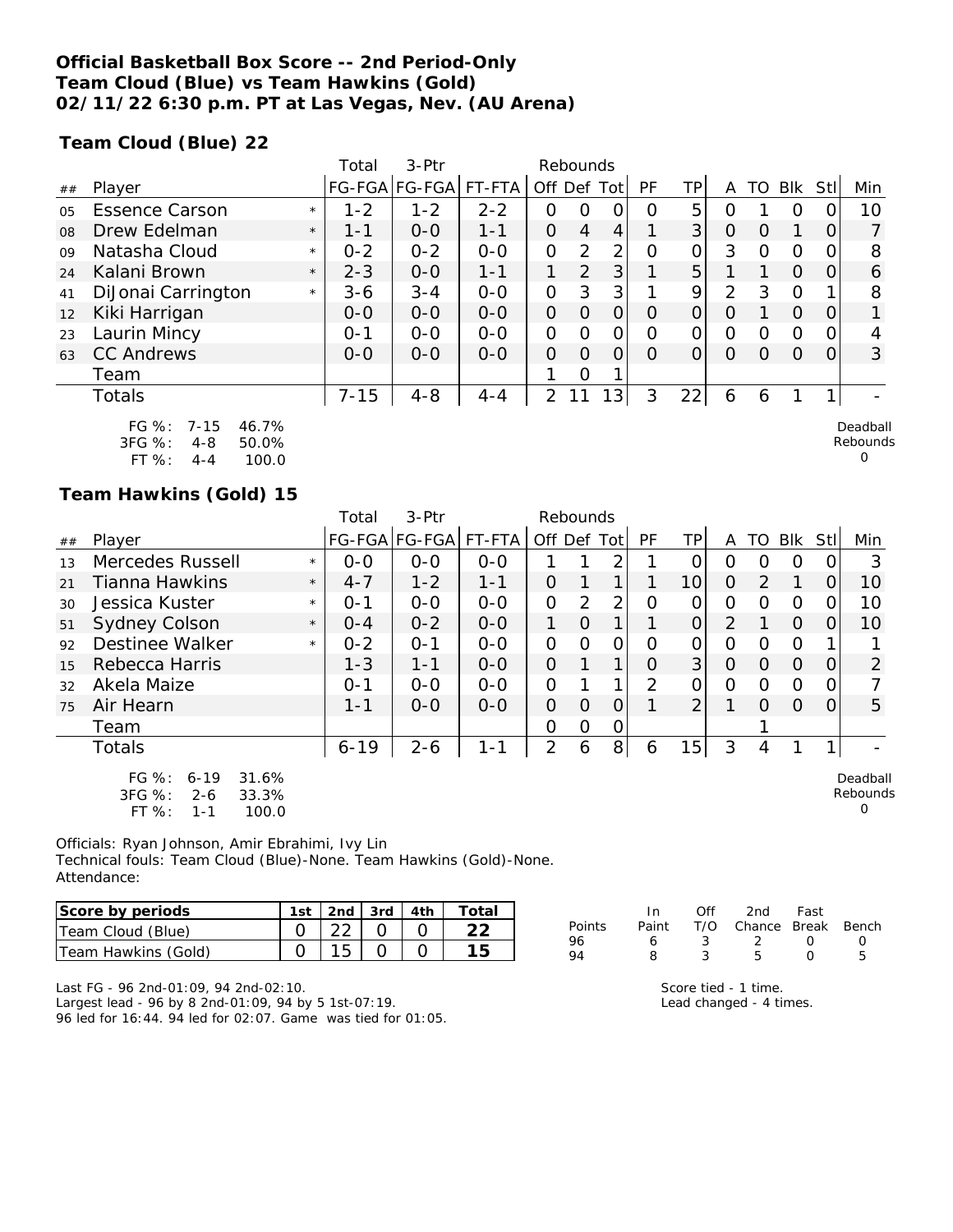### **Official Basketball Box Score -- 3rd Period-Only Team Cloud (Blue) vs Team Hawkins (Gold) 02/11/22 6:30 p.m. PT at Las Vegas, Nev. (AU Arena)**

**Team Cloud (Blue) 15**

|                |                       |         | Total    | $3-Ptr$       |         | Rebounds      |          |      |          |                |          |          |            |      |          |
|----------------|-----------------------|---------|----------|---------------|---------|---------------|----------|------|----------|----------------|----------|----------|------------|------|----------|
| ##             | Player                |         |          | FG-FGA FG-FGA | FT-FTA  | Off Def       |          | Totl | PF       | TP             |          | TO       | <b>BIK</b> | Stll | Min      |
| 0 <sub>5</sub> | <b>Essence Carson</b> | $\star$ | $0-0$    | $0 - 0$       | $0 - 0$ | 0             |          |      | O        |                |          |          | O          |      | 10       |
| 08             | Drew Edelman          | $\star$ | $2 - 4$  | $0 - 0$       | $1 - 3$ | $\mathcal{P}$ | 2        | 4    |          | 5              | 0        |          | $\Omega$   |      | 10       |
| 09             | Natasha Cloud         | $\star$ | 1 - 4    | $0 - 2$       | $0 - 0$ | O             | 2        | 2    | O        | 2              | 3        |          | O          |      | 10       |
| 41             | DiJonai Carrington    | $\star$ | $3 - 4$  | $O-O$         | $0 - 0$ | O             | 2        | 2    | $\circ$  | 6              | O        | 3        | $\Omega$   |      | 10       |
| 12             | Kiki Harrigan         |         | $0 - 2$  | $0 - 2$       | $0 - 0$ |               | $\Omega$ |      |          | 0              | O        | Ω        | O          | 0    | っ        |
| 23             | Laurin Mincy          |         | $1 - 2$  | $0 - 0$       | $0 - 0$ | 1             | $\Omega$ | ◀    | O        | $\overline{2}$ | $\Omega$ | $\Omega$ | $\Omega$   | 0    | 4        |
| 35             | Tina Roy              |         | $O - 1$  | 0-1           | $0-0$   | 0             |          |      | $\Omega$ | Ω              | $\Omega$ | Ω        | $\Omega$   |      | 3        |
|                | Team                  |         |          |               |         | 0             | $\Omega$ | 0    |          |                |          |          |            |      |          |
|                | Totals                |         | $7 - 17$ | $0 - 5$       | $1 - 3$ | 4             | 8        | 2    | っ        | 15             | 3        | 5        | O          |      |          |
|                | FG %: 7-17<br>41.2%   |         |          |               |         |               |          |      |          |                |          |          |            |      | Deadball |

| FG 70.     | $1 - 11$ | 4 L.Z 70 |
|------------|----------|----------|
| $3FG \%$ : | $0 - 5$  | $0.0\%$  |
| $FT%$ :    | $1 - 3$  | 33.3%    |

**Team Hawkins (Gold) 25**

|    |                                                                                            | Total              | $3-Ptr$              |         | Rebounds    |               |                |          |                |                |          |          |      |                                  |
|----|--------------------------------------------------------------------------------------------|--------------------|----------------------|---------|-------------|---------------|----------------|----------|----------------|----------------|----------|----------|------|----------------------------------|
| ## | Player                                                                                     |                    | FG-FGA FG-FGA FT-FTA |         | Off Def Tot |               |                | PF       | ΤP             | A              | TO       | Blk      | Stll | Min                              |
| 21 | Tianna Hawkins                                                                             | $2 - 4$<br>$\star$ | $O - 1$              | 1 - 1   | 0           | 3             | 3              | Ω        | 5              | 0              |          |          |      | 10                               |
| 30 | Jessica Kuster                                                                             | $0 - 0$<br>$\star$ | $0 - 0$              | $0 - 0$ | 0           | $\mathcal{P}$ | $\overline{2}$ | $\Omega$ | 0              | 0              | 0        | $\Omega$ |      | 8                                |
| 51 | Sydney Colson                                                                              | $4-6$<br>$\star$   | $0 - 0$              | 1-1     |             | Ω             | $\mathbf{1}$   | 2        | 9              | 2              | $\Omega$ | $\Omega$ |      | 6                                |
| 92 | Destinee Walker                                                                            | $1 - 5$<br>$\star$ | $1 - 5$              | $O-O$   | 0           | 2             | 2 <sub>1</sub> | O        | 3              |                | 0        | $\Omega$ | 2    | 10                               |
| 15 | Rebecca Harris                                                                             | $0 - 0$            | $0 - 0$              | $0 - 0$ | 0           | $\Omega$      | 0              | O        | 01             | $\overline{2}$ | O        | $\Omega$ |      | 4                                |
| 32 | Akela Maize                                                                                | $1 - 2$            | $O-O$                | $0 - 0$ | 0           | $\Omega$      | $\Omega$       |          | $\overline{2}$ | $\Omega$       | $\Omega$ | $\Omega$ | O    | 3                                |
| 75 | Air Hearn                                                                                  | $2 - 2$            | $2 - 2$              | $0 - 0$ | 0           |               |                | Ω        | 6              | 0              | O        | $\Omega$ |      | 6                                |
|    | Team                                                                                       |                    |                      |         | Ω           | $\Omega$      | $\Omega$       |          |                |                |          |          |      |                                  |
|    | Totals                                                                                     | $10 - 19$          | $3 - 8$              | $2 - 2$ | 1           | 8             | 9              | 3        | 25             | 5              | 2        |          | 4    |                                  |
|    | $FG \%$ :<br>$10 - 19$<br>52.6%<br>3FG %:<br>37.5%<br>$3 - 8$<br>FT %:<br>100.0<br>$2 - 2$ |                    |                      |         |             |               |                |          |                |                |          |          |      | Deadball<br>Rebounds<br>$\Omega$ |

Officials: Ryan Johnson, Amir Ebrahimi, Ivy Lin Technical fouls: Team Cloud (Blue)-None. Team Hawkins (Gold)-None. Attendance:

| Score by periods    | 1st | 2nd | 3rd | 4th | ⊺otal |          |       | 2nd    | Fast  |       |
|---------------------|-----|-----|-----|-----|-------|----------|-------|--------|-------|-------|
| Team Cloud (Blue)   |     |     | J   |     |       | Points   | Paint | Chance | Break | Bench |
| Team Hawkins (Gold) |     |     | ້   |     | つに    | 96<br>94 |       |        |       |       |

Last FG - 96 3rd-02:09, 94 3rd-00:59. Largest lead - 96 by 10 3rd-07:19, 94 by 5 1st-07:19. 96 led for -2:-31. 94 led for 10:59. Game was tied for 01:32.

|      | $\mathsf{In}$ | $($ ) $^{\dagger}$ $^{\dagger}$ | - 2nd - Fast                 |  |
|------|---------------|---------------------------------|------------------------------|--|
| ints |               |                                 | Paint T/O Chance Break Bench |  |
|      | 10            | $\overline{2}$                  | $\mathbf{\Delta}$            |  |
|      | 12            |                                 |                              |  |
|      |               |                                 |                              |  |

Rebounds 0

Score tied - 2 times. Lead changed - 1 time.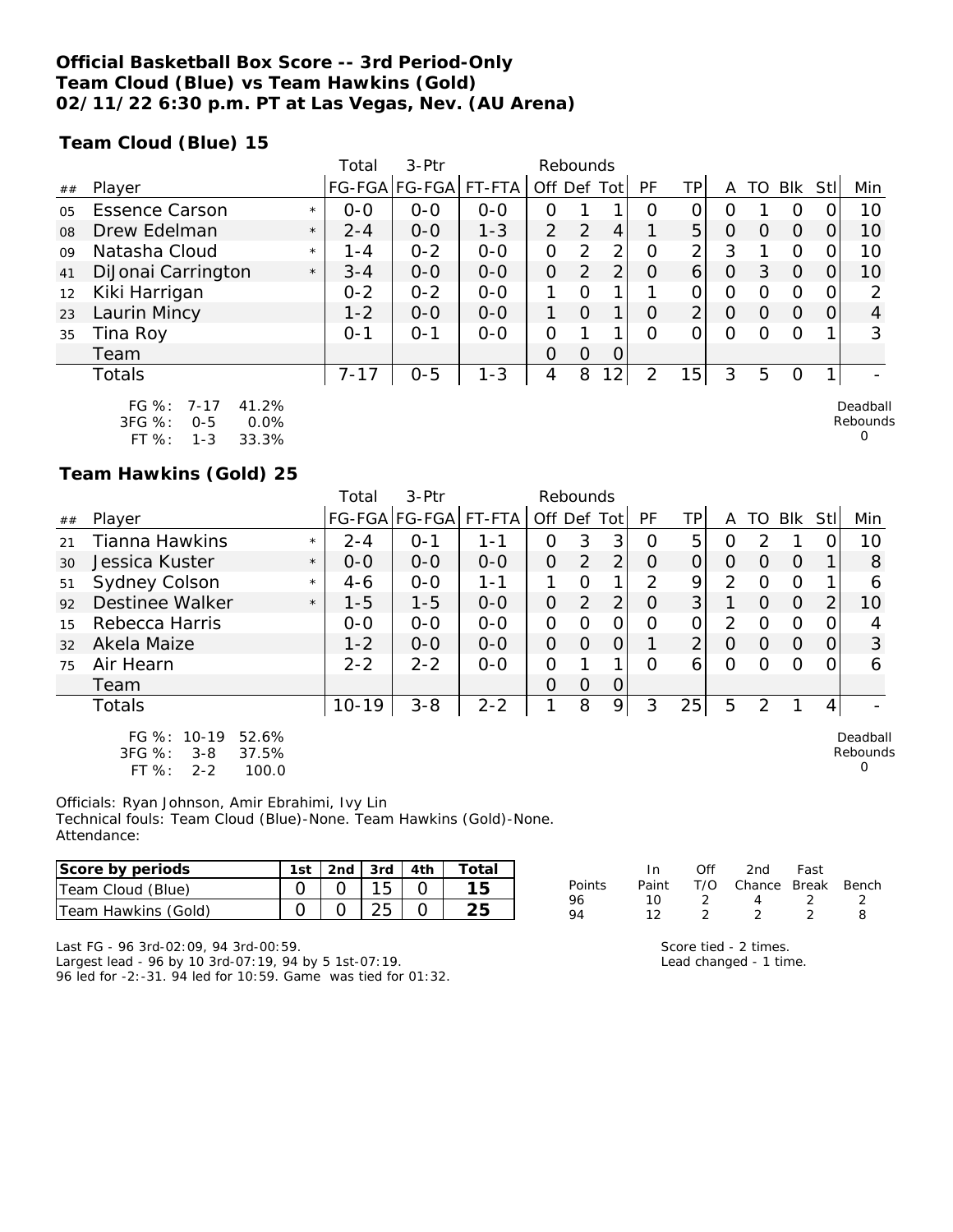### **Official Basketball Box Score -- 4th Period-Only Team Cloud (Blue) vs Team Hawkins (Gold) 02/11/22 6:30 p.m. PT at Las Vegas, Nev. (AU Arena)**

**Team Cloud (Blue) 12**

|    |                                                                                      | Total              | 3-Ptr                 |         | Rebounds       |                |                |          |                |                |          |          |                  |                      |
|----|--------------------------------------------------------------------------------------|--------------------|-----------------------|---------|----------------|----------------|----------------|----------|----------------|----------------|----------|----------|------------------|----------------------|
| ## | Player                                                                               |                    | FG-FGA FG-FGA  FT-FTA |         | Off Def Tot    |                |                | PF       | TP.            | A              | TO       | Blk      | Stll             | Min                  |
| 05 | <b>Essence Carson</b>                                                                | $1 - 1$<br>$\star$ | $O-O$                 | $0 - 0$ | Ο              | Ο              |                |          | 2              | Ο              | O        | O        |                  | 3                    |
| 08 | Drew Edelman                                                                         | $2 - 4$<br>$\star$ | $0 - 0$               | $0-0$   | $\Omega$       | 3              | 3              | $\Omega$ | 4              | 0              | $\Omega$ | 1        | O                |                      |
| 09 | Natasha Cloud                                                                        | $0 - 0$<br>$\star$ | $0 - 0$               | $2 - 2$ |                | Ω              | 1.             |          | 2              | 0              | 3        | $\Omega$ |                  | 8                    |
| 41 | DiJonai Carrington                                                                   | $2 - 4$<br>$\star$ | $0 - 1$               | $0 - 2$ | 1              | $\overline{O}$ | 1              | 2        | 4              |                |          | $\Omega$ | Ő                | 8                    |
| 12 | Kiki Harrigan                                                                        | $0 - 0$            | $O-O$                 | $0-0$   | $\overline{O}$ |                | 1 <sub>1</sub> | O        | 0              | 0              | $\Omega$ | $\Omega$ | $\left( \right)$ |                      |
| 23 | Laurin Mincy                                                                         | $0 - 2$            | $O - 1$               | $0-0$   | $\Omega$       | $\Omega$       | $\Omega$       |          | 0              | 1              | 2        | $\Omega$ | 2                | 8                    |
| 35 | Tina Roy                                                                             | $0 - 1$            | $0 - 1$               | $0-0$   | 0              | Ω              | 0              | 0        | 0              | 0              | 0        | $\Omega$ |                  |                      |
| 42 | Shannon McCallum                                                                     | $0 - 0$            | $0-0$                 | $0-0$   | $\mathcal{O}$  | $\Omega$       | $\Omega$       | $\Omega$ | $\overline{O}$ | $\Omega$       | $\Omega$ | $\Omega$ | 0                | 3                    |
| 63 | <b>CC Andrews</b>                                                                    | $0 - 0$            | $0-0$                 | $0-0$   | O              | Ω              | ∩              | $\Omega$ | 0              | $\Omega$       | $\Omega$ | $\Omega$ |                  |                      |
|    | Team                                                                                 |                    |                       |         | O              | $\Omega$       | 0              |          |                |                |          |          |                  |                      |
|    | <b>Totals</b>                                                                        | $5 - 12$           | $0 - 3$               | $2 - 4$ | $\overline{2}$ | 4              | $\overline{6}$ | 5        | 12             | $\overline{2}$ |          |          | $\overline{2}$   |                      |
|    | FG %:<br>$5 - 12$<br>41.7%<br>3FG %:<br>0.0%<br>$0 - 3$<br>FT %:<br>50.0%<br>$2 - 4$ |                    |                       |         |                |                |                |          |                |                |          |          |                  | Deadball<br>Rebounds |

#### **Team Hawkins (Gold) 30**

|    |                                                                                 |         | Total     | 3-Ptr                |         | Rebounds |                |                |          |                |          |                  |            |          |                           |
|----|---------------------------------------------------------------------------------|---------|-----------|----------------------|---------|----------|----------------|----------------|----------|----------------|----------|------------------|------------|----------|---------------------------|
| ## | Player                                                                          |         |           | FG-FGA FG-FGA FT-FTA |         | Off Def  |                | Tot            | PF       | ΤP             | A        | TO               | <b>Blk</b> | Stl      | Min                       |
| 21 | Tianna Hawkins                                                                  | $\star$ | $O - 1$   | $0 - 0$              | $4 - 4$ | Ο        | 2              | 2              | O        | 4              | 0        | $\left( \right)$ | O          |          | 8                         |
| 30 | Jessica Kuster                                                                  | $\star$ | $3 - 5$   | $0 - 1$              | $0 - 0$ | 2        | $\Omega$       | $\overline{2}$ | $\Omega$ | 6              | $\Omega$ |                  | $\Omega$   | $\left($ | 8                         |
| 51 | <b>Sydney Colson</b>                                                            | $\star$ | $4 - 4$   | $1 - 1$              | $0-0$   | 0        | 0              | $\mathcal{O}$  |          | 9              | 2        | $\Omega$         | $\Omega$   |          | 8                         |
| 92 | Destinee Walker                                                                 | $\star$ | $1 - 3$   | $O - 1$              | $1 - 1$ | $\Omega$ | $\Omega$       | $\overline{O}$ |          | 3 <sup>1</sup> |          | $\Omega$         | $\Omega$   |          | 8                         |
| 15 | Rebecca Harris                                                                  |         | 1-1       | $0 - 0$              | $0 - 0$ | 0        | $\Omega$       | 0              | $\Omega$ | 2              | 0        | $\Omega$         | $\Omega$   |          |                           |
| 32 | Akela Maize                                                                     |         | $O-O$     | $0 - 0$              | $0 - 0$ | $\Omega$ | $\Omega$       | $\Omega$       | $\Omega$ | $\Omega$       | 0        | $\Omega$         | $\Omega$   | 0        |                           |
| 37 | Chelsea Phillips                                                                |         | $0 - 0$   | $0 - 0$              | $0 - 0$ | $\Omega$ |                |                | O        | 0              | 0        | 0                | $\Omega$   |          |                           |
| 69 | Antoinette Thompson                                                             |         | $0 - 0$   | $0 - 0$              | $0 - 0$ | $\Omega$ | 0              | $\Omega$       | $\Omega$ | 0              | $\Omega$ | $\Omega$         | $\Omega$   | O        |                           |
| 75 | Air Hearn                                                                       |         | $2 - 5$   | $2 - 4$              | $0-0$   | 1        | 3              | 4              |          | 6              | 0        |                  |            | 2        | 10                        |
|    | Team                                                                            |         |           |                      |         |          | $\overline{O}$ |                |          |                |          |                  |            |          |                           |
|    | <b>Totals</b>                                                                   |         | $11 - 19$ | $3 - 7$              | $5 - 5$ | 4        | 6              | 10             | 3        | 30             | 3        | 2                |            | 4        |                           |
|    | FG %: 11-19<br>57.9%<br>3FG %:<br>42.9%<br>$3 - 7$<br>FT %:<br>100.0<br>$5 - 5$ |         |           |                      |         |          |                |                |          |                |          |                  |            |          | Deadball<br>Rebounds<br>0 |

Officials: Ryan Johnson, Amir Ebrahimi, Ivy Lin Technical fouls: Team Cloud (Blue)-None. Team Hawkins (Gold)-None. Attendance:

| Score by periods    | 1st | ∟2nd   3rd   4th |  |  |
|---------------------|-----|------------------|--|--|
| Team Cloud (Blue)   |     |                  |  |  |
| Team Hawkins (Gold) |     |                  |  |  |

Last FG - 96 4th-01:36, 94 4th-00:06. Largest lead - 96 by 10 3rd-07:19, 94 by 20 4th-00:06. 96 led for 00:00. 94 led for 00:-34. Game was tied for 00:34.

| In In |                  | 2nd            | Fast             |                              |
|-------|------------------|----------------|------------------|------------------------------|
|       |                  |                |                  |                              |
| -8    | $\left( \right)$ | $\overline{2}$ | $\left( \right)$ | $\left( \right)$             |
| 12    | o                |                | $\left( \right)$ |                              |
|       |                  |                | Off              | Paint T/O Chance Break Bench |

Score tied - 1 time. Lead changed - 0 times.